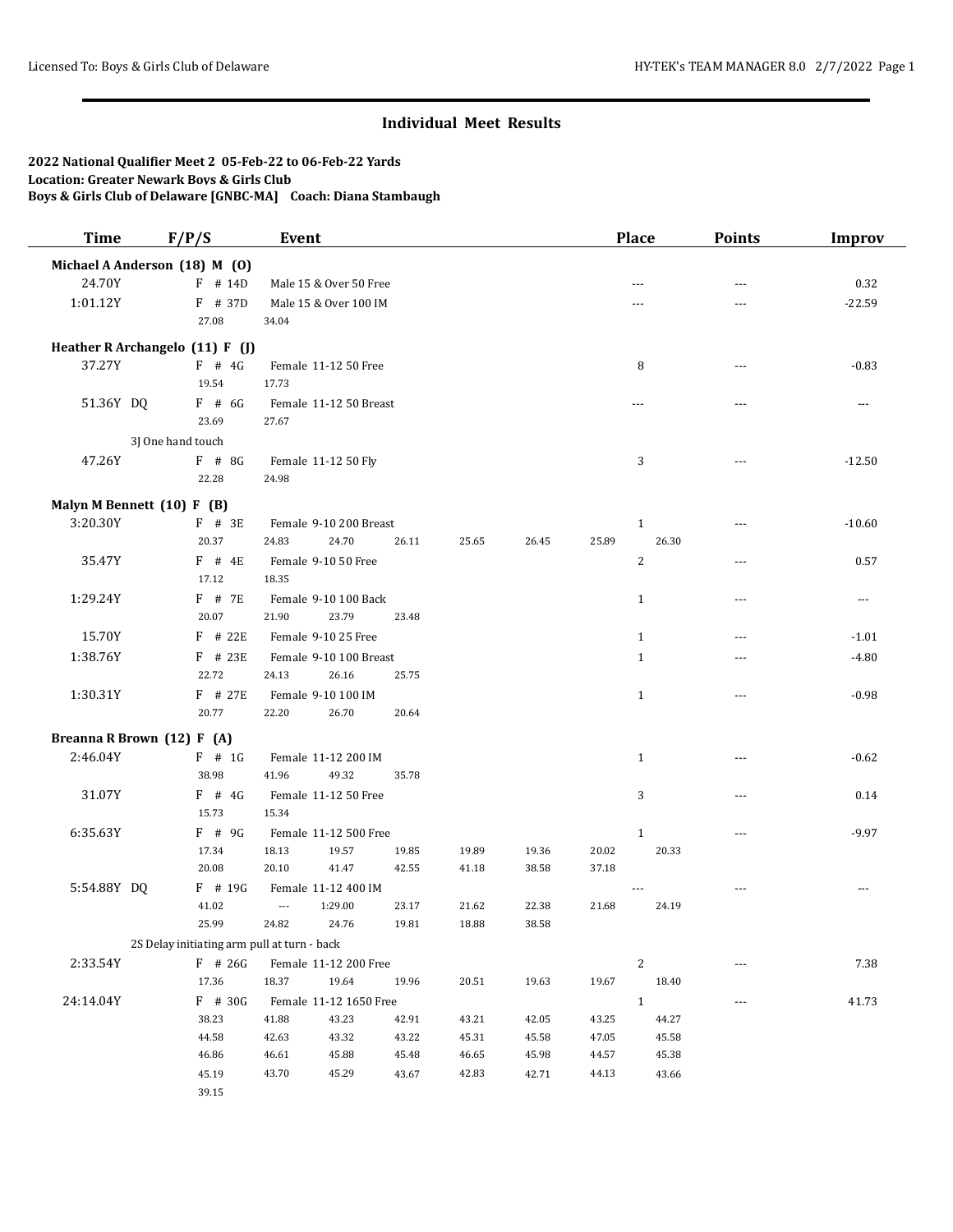| <b>Time</b>                 | F/P/S             | Event                                             |                                                                        |                                   |                        |                          | <b>Place</b>   | <b>Points</b>  | <b>Improv</b> |
|-----------------------------|-------------------|---------------------------------------------------|------------------------------------------------------------------------|-----------------------------------|------------------------|--------------------------|----------------|----------------|---------------|
| Kira A Brown (14) F (J)     |                   |                                                   |                                                                        |                                   |                        |                          |                |                |               |
| 34.53Y                      | F # 13A           | Female 13-14 50 Breast                            |                                                                        |                                   |                        |                          | $\mathbf{1}$   | $- - -$        | $-0.13$       |
| 2:37.49Y                    | F # 17A           | Female 13-14 200 Breast                           |                                                                        |                                   |                        |                          | $\mathbf{1}$   | $\overline{a}$ | $-1.42$       |
|                             | 36.90             | 39.59<br>40.50                                    | 40.50                                                                  |                                   |                        |                          |                |                |               |
| 5:55.47Y                    | $F$ # 18A         | Female 13-14 500 Free                             |                                                                        |                                   |                        |                          | $\mathbf{1}$   | $---$          | 13.52         |
|                             | 31.56             | 34.52<br>35.77                                    | 35.72                                                                  | 36.37                             | 36.02                  | 36.48                    | 37.04          |                |               |
|                             | 36.84             | 35.15                                             |                                                                        |                                   |                        |                          |                |                |               |
| 2:05.51Y                    | F # 36A           | Female 13-14 200 Free                             |                                                                        |                                   |                        |                          | $\mathbf{1}$   | $---$          | $-2.54$       |
|                             | 13.62             | 14.60<br>15.56                                    | 16.03                                                                  | 16.22                             | 16.76                  | 16.93                    | 15.79          |                |               |
| 1:13.91Y                    | $F$ # 40A         | Female 13-14 100 Breast                           |                                                                        |                                   |                        |                          | $\mathbf{1}$   | ---            | $-0.27$       |
|                             | 16.34             | 18.94<br>19.22                                    | 19.41                                                                  |                                   |                        |                          |                |                |               |
| 21:12.59Y                   | $F$ # 42A         | Female 13-14 1650 Free                            |                                                                        |                                   |                        |                          | $\mathbf{1}$   | $- - -$        | 41.45         |
|                             | 33.80             | 37.37<br>38.66                                    | 38.23                                                                  | 38.91                             | 38.30                  | 39.12                    | 38.47          |                |               |
|                             | 38.84             | 39.53<br>38.90                                    | 38.24                                                                  | 38.74                             | 39.70                  | 38.88                    | 39.16          |                |               |
|                             | 39.68             | 39.78<br>39.90                                    | 40.04                                                                  | 39.57                             | 38.05                  | 39.32                    | 39.53          |                |               |
|                             | 38.90             | 38.88<br>38.58                                    | 40.00                                                                  | 38.31                             | 37.20                  | 37.66                    | 37.00          |                |               |
|                             | 35.34             |                                                   |                                                                        |                                   |                        |                          |                |                |               |
| Victoria R Cobb (9) F (BEG) |                   |                                                   |                                                                        |                                   |                        |                          |                |                |               |
| 25.55Y                      | $F$ # 2E          | Female 9-10 25 Back                               |                                                                        |                                   |                        |                          | 5              | $- - -$        | $-2.13$       |
| 54.13Y                      | $F$ # 4E          | Female 9-10 50 Free                               |                                                                        |                                   |                        |                          | 9              | ---            | $---$         |
|                             | 26.38             | 27.75                                             |                                                                        |                                   |                        |                          |                |                |               |
| 1:12.11Y DQ                 | F # 6E            | Female 9-10 50 Breast                             |                                                                        |                                   |                        |                          | $- - -$        | $  -$          | $\cdots$      |
|                             | 34.41             | 37.70                                             |                                                                        |                                   |                        |                          |                |                |               |
|                             |                   | 3E Hands brought beyond the hipline during stroke |                                                                        |                                   |                        |                          |                |                |               |
| Ethan L Demers (10) M (J)   |                   |                                                   |                                                                        |                                   |                        |                          |                |                |               |
| 3:09.28Y                    | $F$ # 1F          | Male 9-10 200 IM                                  |                                                                        |                                   |                        |                          | $\mathbf{1}$   | $- - -$        | $-5.79$       |
|                             | 44.65             | 54.52<br>48.21                                    | 41.90                                                                  |                                   |                        |                          |                |                |               |
| 3:38.39Y                    | $F$ # 3F          | Male 9-10 200 Breast                              |                                                                        |                                   |                        |                          | 2              | ---            | 6.87          |
|                             | 49.55             | 56.77<br>57.22                                    | 28.95                                                                  | 25.90                             |                        |                          |                |                |               |
| 1:32.41Y                    | F # 7F            | Male 9-10 100 Back                                |                                                                        |                                   |                        |                          | $\mathbf{1}$   | ---            | 0.72          |
|                             | $\overline{a}$    | $\overline{a}$<br>$\overline{\phantom{a}}$        | 1:32.41                                                                |                                   |                        |                          |                |                |               |
| 8:00.60Y                    | $F$ # 9F          | Male 9-10 500 Free                                |                                                                        |                                   |                        |                          | $\overline{c}$ | ---            | $-40.93$      |
|                             | 21.46             | 22.63<br>23.86                                    | 25.07                                                                  | 24.09                             | 26.36                  | 23.72                    | 26.56          |                |               |
|                             | 25.75             | 23.35<br>22.86                                    | 24.37                                                                  | 23.79                             | 24.37                  | 25.03                    | 24.46          |                |               |
|                             | 17.81             | 29.97<br>23.62                                    | 21.47                                                                  |                                   |                        |                          |                |                |               |
| 7:14.31Y                    | $F$ # 19 $F$      | Male 9-10 400 IM                                  |                                                                        |                                   |                        |                          | 1              |                | 4.92          |
|                             | 50.53<br>30.88    | 1:52.15<br>$\sim$ $\sim$ $\sim$<br>29.27<br>28.85 | $\hspace{0.1mm}-\hspace{0.1mm}-\hspace{0.1mm}-\hspace{0.1mm}$<br>24.91 | $\hspace{0.05cm} \ldots$<br>25.18 | $\sim$ $\sim$<br>44.55 | 3:41.37                  | 29.30          |                |               |
| 1:38.82Y                    | $F$ # 23F         |                                                   |                                                                        |                                   |                        |                          |                |                | 1.21          |
|                             | 22.47             | Male 9-10 100 Breast<br>25.80<br>25.01            | 25.54                                                                  |                                   |                        |                          | 2              |                |               |
| 1:30.39Y                    | $F$ # 27 $F$      | Male 9-10 100 IM                                  |                                                                        |                                   |                        |                          | $\mathbf{1}$   |                | 2.53          |
|                             | 20.82             | 22.05<br>27.08                                    | 20.44                                                                  |                                   |                        |                          |                |                |               |
| 31:32.45Y                   | $F$ # 30F         | Male 9-10 1650 Free                               |                                                                        |                                   |                        |                          | $\mathbf{1}$   | ---            | 30.39         |
|                             | 51.80             | 1:00.37<br>1:01.46                                | 1:01.07                                                                | 56.38                             | 56.65                  | $\hspace{0.05cm} \cdots$ | 7:44.64        |                |               |
|                             | $\sim$ 1000 $\pm$ | 9:43.28<br>$\sim$                                 | $-$                                                                    | $\sim$ 1000 $\pm$                 | 13:51.39               | 1:00.92                  | 1:02.19        |                |               |
|                             | 53.54             | 57.75<br>53.86                                    | 53.64                                                                  | 59.46                             | 1:01.04                | 57.16                    | 1:01.34        |                |               |
|                             | 56.23             | 53.79<br>56.48                                    | 54.68                                                                  | 54.21                             | 55.20                  | 53.69                    | 51.15          |                |               |
|                             | 44.73             |                                                   |                                                                        |                                   |                        |                          |                |                |               |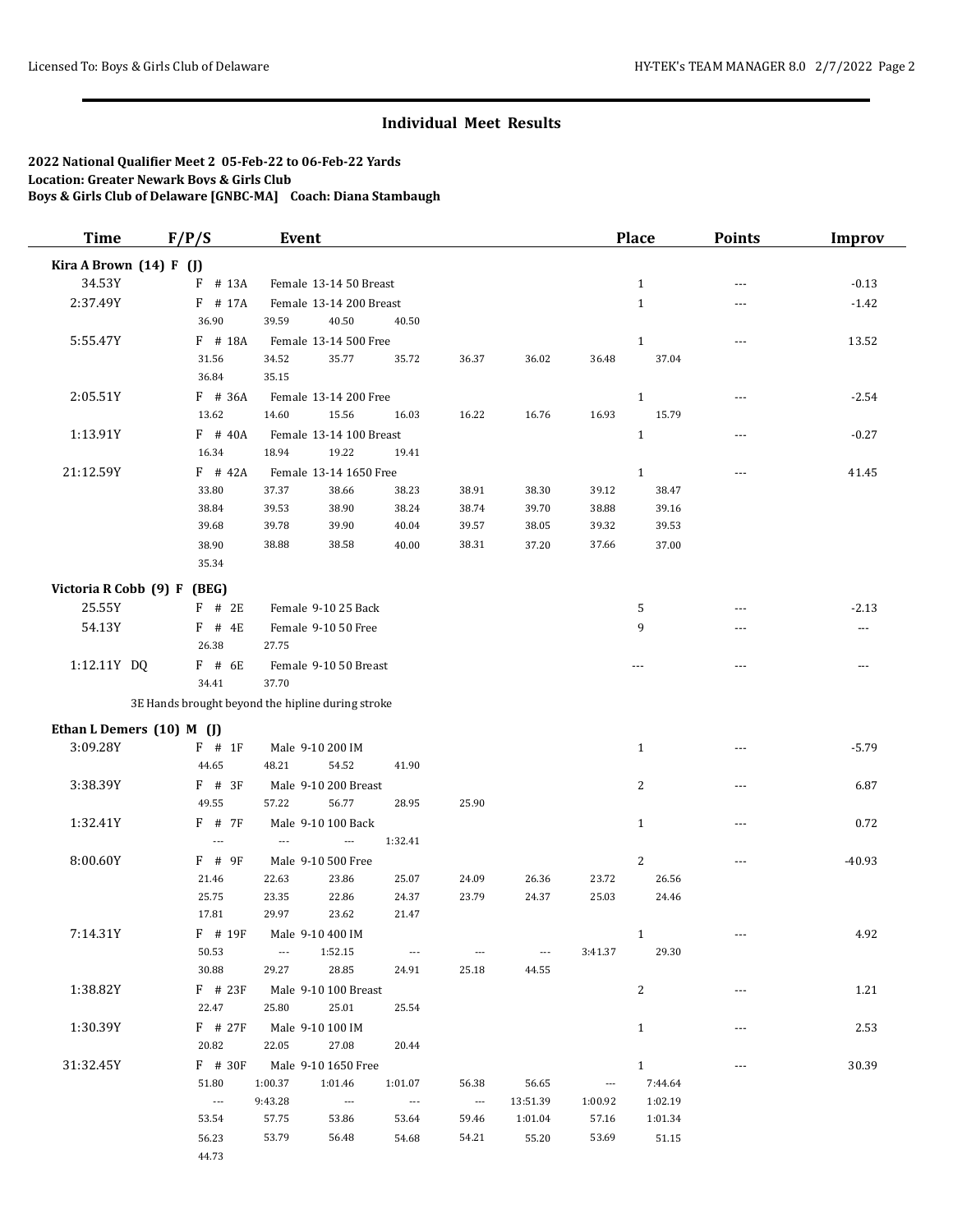| <b>Time</b>                           | F/P/S          | <b>Event</b>                     |                |                |                |                | <b>Place</b>   | <b>Points</b>  | <b>Improv</b> |
|---------------------------------------|----------------|----------------------------------|----------------|----------------|----------------|----------------|----------------|----------------|---------------|
| Dhreeya Desai (10) F                  |                |                                  |                |                |                |                |                |                |               |
| <b>NS</b>                             | # 1E<br>F      | Female 9-10 200 IM               |                |                |                |                | ---            | $\overline{a}$ | ---           |
| <b>NS</b>                             | F<br># 2E      | Female 9-10 25 Back              |                |                |                |                |                | ---            |               |
| <b>NS</b>                             | # 3E<br>F      | Female 9-10 200 Breast           |                |                |                |                | ---            | ---            | ---           |
| <b>NS</b>                             | F<br># 19E     | Female 9-10 400 IM               |                |                |                |                | $---$          | $- - -$        | $- - -$       |
| <b>NS</b>                             | # 20E<br>F     | Female 9-10 25 Breast            |                |                |                |                | ---            | ---            | ---           |
| <b>NS</b>                             | $F$ # 21E      | Female 9-10 200 Back             |                |                |                |                |                |                |               |
| Joseph P Duquette (15) M (0)          |                |                                  |                |                |                |                |                |                |               |
| 2:03.88Y                              | F # 10D        | Male 15 & Over 200 IM            |                |                |                |                | $\mathbf{1}$   | $---$          | 0.74          |
|                                       | 27.82          | 30.30<br>37.76                   | 28.00          |                |                |                |                |                |               |
| 2:12.44Y                              | $F$ # 15D      | Male 15 & Over 200 Fly           |                |                |                |                | $\mathbf{1}$   | $- - -$        | $-2.70$       |
|                                       | 29.67          | 33.72<br>34.76                   | 34.29          |                |                |                |                |                |               |
| 5:05.34Y                              | $F$ # 18D      | Male 15 & Over 500 Free          |                |                |                |                | $\mathbf{1}$   | ---            | 5.79          |
|                                       | 27.29          | 29.93<br>31.10                   | 31.03          | 31.27          | 31.23          | 31.33          | 31.47          |                |               |
|                                       | 30.68          | 30.01                            |                |                |                |                |                |                |               |
| 1:59.25Y                              | $F$ # 39D      | Male 15 & Over 200 Back          |                |                |                |                | $\mathbf{1}$   | $- - -$        | $-1.73$       |
|                                       | 13.61          | 14.25<br>15.28                   | 15.18          | 15.49          | 15.11          | 15.34          | 14.99          |                |               |
| 52.01Y                                | $F$ # 41D      | Male 15 & Over 100 Free          |                |                |                |                | $1\,$          | ---            | 1.41          |
|                                       | 12.12          | 13.05<br>13.52                   | 13.32          |                |                |                |                |                |               |
| 18:32.69Y                             | $F$ # 42D      | Male 15 & Over 1650 Free         |                |                |                |                | $\mathbf{1}$   | ---            | $-66.86$      |
|                                       | 27.48          | 31.23<br>32.55                   | 33.69          | 33.53          | 34.15          | 34.36          | 34.02          |                |               |
|                                       | 33.42<br>34.84 | 33.90<br>33.21                   | 33.95          | 33.87          | 34.43<br>34.11 | 34.25          | 34.42          |                |               |
|                                       | 34.76          | 34.27<br>34.61<br>34.92<br>34.72 | 34.75<br>34.14 | 35.50<br>33.41 | 33.90          | 34.33<br>33.06 | 35.35<br>32.38 |                |               |
|                                       | 31.18          |                                  |                |                |                |                |                |                |               |
|                                       |                |                                  |                |                |                |                |                |                |               |
| Amanda G Edge (18) F (0)<br>13.78Y    | $F$ # 35C      | Female 15 & Over 25 Free         |                |                |                |                | 3              | $- - -$        | $-4.97$       |
| 2:47.00Y                              | $F$ # 39C      | Female 15 & Over 200 Back        |                |                |                |                | $\mathbf{1}$   | ---            | 8.35          |
|                                       | 17.92          | 19.29<br>20.72                   | 21.89          | 21.79          | 21.80          | 22.63          | 20.96          |                |               |
| 1:09.50Y                              | $F$ # 41C      | Female 15 & Over 100 Free        |                |                |                |                | $\sqrt{3}$     | $\overline{a}$ | 5.87          |
|                                       | 14.89          | 17.14<br>18.38                   | 19.09          |                |                |                |                |                |               |
|                                       |                |                                  |                |                |                |                |                |                |               |
| Logan B Edge (16) M (0)<br>X 2:16.43Y | $F$ # 36D      | Male 15 & Over 200 Free          |                |                |                |                |                | ---            | 17.55         |
|                                       | 15.50          | 16.32<br>17.64                   | 17.63          | 17.93          | 17.23          | 17.95          | 16.23          |                |               |
| 2:16.43Y                              | $F$ # 39D      | Male 15 & Over 200 Back          |                |                |                |                | ---            | ---            | $-17.94$      |
|                                       | 15.50          | 16.32<br>17.64                   | 17.63          | 17.93          | 17.23          | 17.95          | 16.23          |                |               |
| 1:09.27Y                              | $F$ # 40D      | Male 15 & Over 100 Breast        |                |                |                |                | $\overline{2}$ | ---            | $-1.63$       |
|                                       | 15.81          | 18.10<br>17.61                   | 17.75          |                |                |                |                |                |               |
| 56.27Y                                | $F$ # 41D      | Male 15 & Over 100 Free          |                |                |                |                | $\overline{2}$ | $---$          | 0.09          |
|                                       | 12.80          | 15.24<br>14.30                   | 13.93          |                |                |                |                |                |               |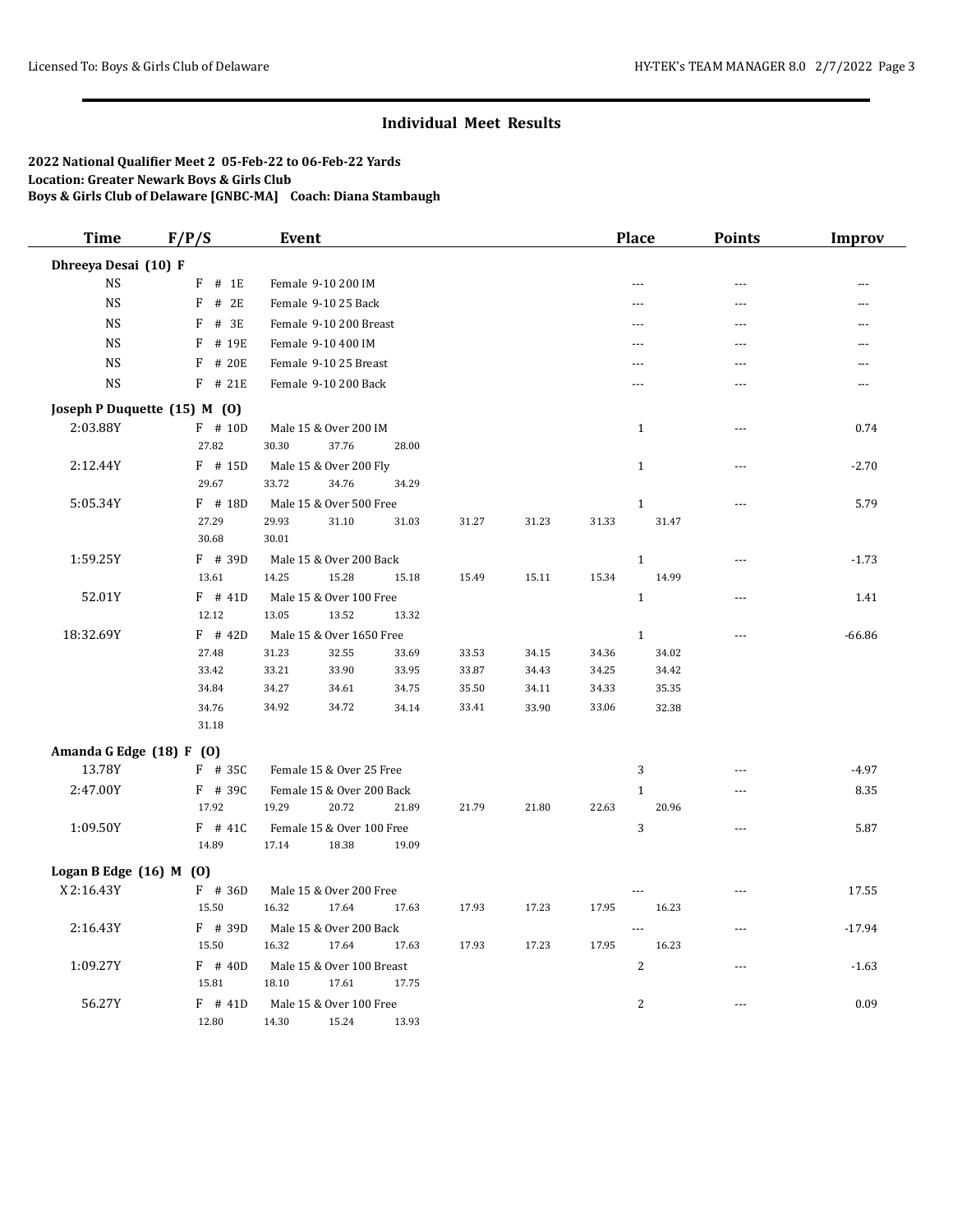| <b>Time</b>                 | F/P/S                        | Event                       |       | <b>Place</b>   | <b>Points</b>  | <b>Improv</b> |
|-----------------------------|------------------------------|-----------------------------|-------|----------------|----------------|---------------|
| Olivia Q Edge (11) F (JO)   |                              |                             |       |                |                |               |
| 3:00.88Y                    | $F$ # 3G                     | Female 11-12 200 Breast     |       | $\mathbf{1}$   | $\overline{a}$ | ---           |
|                             | 41.34                        | 45.45<br>46.59<br>24.31     | 23.19 |                |                |               |
| 1:18.50Y                    | $F$ # 7G                     | Female 11-12 100 Back       |       | 2              | ---            | $-10.94$      |
|                             | 17.97                        | 19.76<br>20.93<br>19.84     |       |                |                |               |
| 1:25.78Y                    | $F$ # 23G                    | Female 11-12 100 Breast     |       | $\mathbf{1}$   | ---            | 1.67          |
|                             | 19.52                        | 21.99<br>23.07<br>21.20     |       |                |                |               |
| 35.43Y                      | $F$ # 25G                    | Female 11-12 50 Back        |       | 2              | ---            | 1.11          |
|                             | 17.79                        | 17.64                       |       |                |                |               |
| 1:05.68Y                    | $F$ # 29G                    | Female 11-12 100 Free       |       | $\overline{c}$ | $\overline{a}$ | $-1.35$       |
|                             | 14.83                        | 16.30<br>17.54<br>17.01     |       |                |                |               |
|                             |                              |                             |       |                |                |               |
| Aisha N Fontaine (15) F (0) |                              |                             |       |                |                |               |
| 2:22.73Y                    | F # 10C                      | Female 15 & Over 200 IM     |       | $\mathbf{1}$   | ---            | 1.78          |
|                             | 30.34                        | 39.81<br>37.39<br>35.19     |       |                |                |               |
| 32.45Y                      | $F$ # 13C                    | Female 15 & Over 50 Breast  |       | $\mathbf{1}$   | $\overline{a}$ | 0.05          |
| 27.01Y                      | $F$ # 14C                    | Female 15 & Over 50 Free    |       | 3              |                | 0.17          |
| 2:38.66Y                    | $F$ # 17C                    | Female 15 & Over 200 Breast |       | $\mathbf{1}$   | ---            | 3.69          |
|                             | 36.20                        | 41.06<br>41.31<br>40.09     |       |                |                |               |
| 1:08.87Y                    | $F$ # 38C                    | Female 15 & Over 100 Fly    |       | $\mathbf{1}$   | $- - -$        | 3.38          |
|                             | 14.16                        | 17.22<br>18.43<br>19.06     |       |                |                |               |
| 1:12.29Y                    | $F$ # 40C                    | Female 15 & Over 100 Breast |       | 3              | $- - -$        | 3.40          |
|                             | 15.57                        | 18.58<br>18.47<br>19.67     |       |                |                |               |
| 59.37Y                      | $F$ # 41C                    | Female 15 & Over 100 Free   |       | $\mathbf{1}$   | ---            | 1.24          |
|                             | 13.30                        | 14.67<br>16.06<br>15.34     |       |                |                |               |
| Kaila M Freeman (16) F (0)  |                              |                             |       |                |                |               |
| 2:26.32Y                    | $F$ # 10C                    | Female 15 & Over 200 IM     |       | $\overline{c}$ |                | 2.74          |
|                             | 31.50                        | 35.65<br>45.23<br>33.94     |       |                |                |               |
| 38.06Y                      | $F$ # 13C                    | Female 15 & Over 50 Breast  |       | 2              |                | $-3.26$       |
| 1:07.27Y                    | $F$ # 16C                    | Female 15 & Over 100 Back   |       | $\mathbf{1}$   | $- - -$        | 1.13          |
|                             | 33.01                        | 34.26                       |       |                |                |               |
| 30.73Y                      | $F$ # 33C                    | Female 15 & Over 50 Back    |       | $\mathbf{1}$   | ---            | 0.26          |
|                             | 15.57                        | 15.16                       |       |                |                |               |
| 17.39Y                      | $F$ # 34C                    | Female 15 & Over 25 Breast  |       | $\mathbf{1}$   | $\overline{a}$ | $-7.23$       |
| 1:07.75Y                    | F # 37C                      | Female 15 & Over 100 IM     |       | $\mathbf{1}$   |                | $-1.87$       |
|                             | 14.63                        | 16.86<br>21.10<br>15.16     |       |                |                |               |
|                             |                              |                             |       |                |                |               |
|                             | Kendyl N Freeman (13) F (JO) |                             |       |                |                |               |
| 34.11Y                      | $F$ # 11A                    | Female 13-14 50 Fly         |       | 5              | $---$          | $-0.62$       |
| 30.99Y                      | F # 14A                      | Female 13-14 50 Free        |       | $\overline{7}$ | ---            | $0.71\,$      |
| 1:11.32Y                    | F # 16A                      | Female 13-14 100 Back       |       | 3              | $---$          | 1.10          |
|                             | 34.77                        | 36.55                       |       |                |                |               |
| 33.04Y                      | F # 33A                      | Female 13-14 50 Back        |       | $\overline{c}$ | $---$          | 0.54          |
|                             | 16.58                        | 16.46                       |       |                |                |               |
| 1:18.05Y                    | F # 38A                      | Female 13-14 100 Fly        |       | 3              | ---            | 0.42          |
|                             | 16.69                        | 20.05<br>21.20<br>20.11     |       |                |                |               |
| 1:06.85Y                    | $F$ # 41A                    | Female 13-14 100 Free       |       | 2              | ---            | 1.00          |
|                             | 15.82                        | 17.39<br>17.69<br>15.95     |       |                |                |               |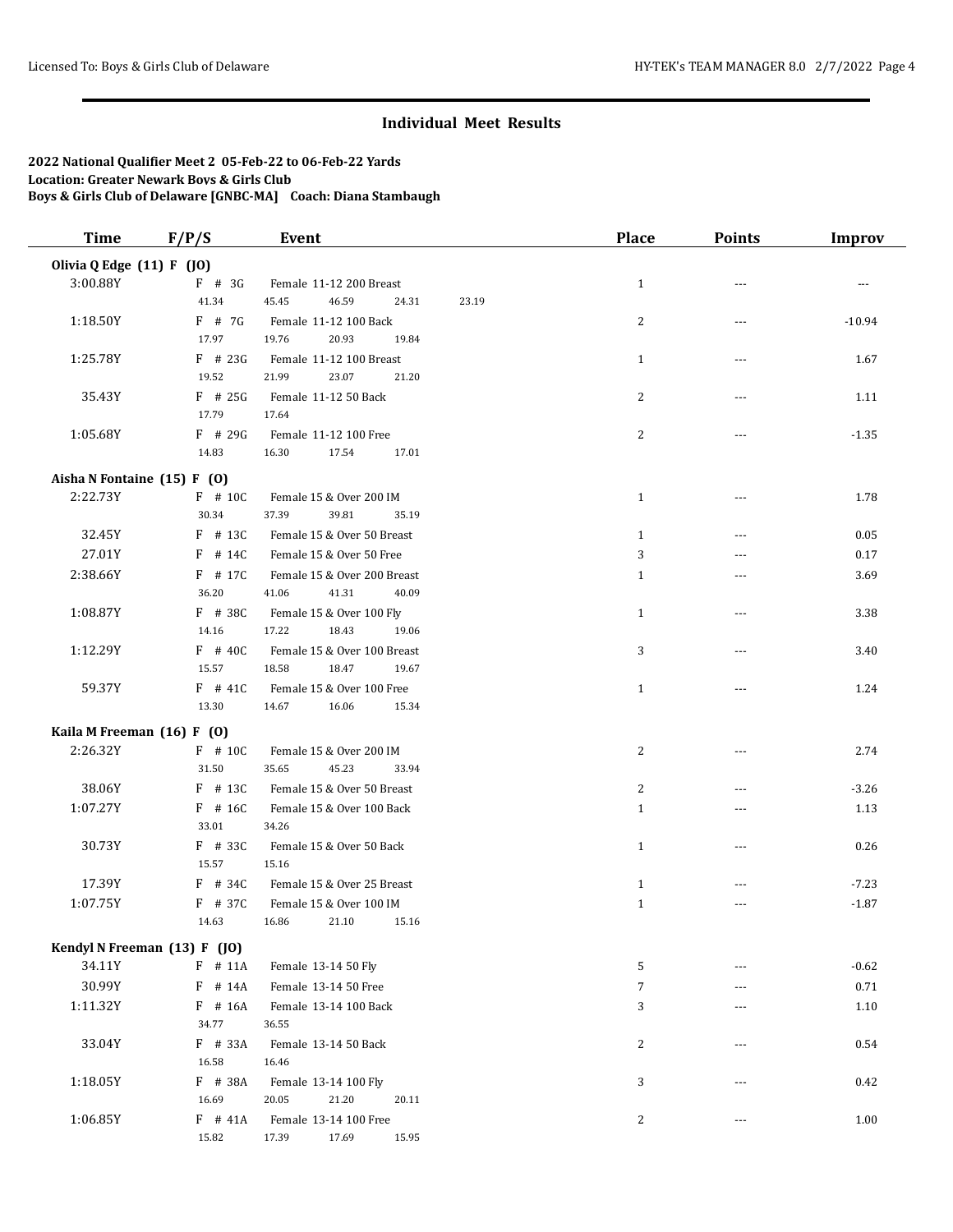| <b>Time</b>                 |                             | F/P/S<br>Event          |       |       |                          |         | <b>Place</b>   | <b>Points</b>        | <b>Improv</b> |  |
|-----------------------------|-----------------------------|-------------------------|-------|-------|--------------------------|---------|----------------|----------------------|---------------|--|
| Aarush S Gunjal (12) M (JO) |                             |                         |       |       |                          |         |                |                      |               |  |
| 2:48.45Y                    | $F$ # 1H                    | Male 11-12 200 IM       |       |       |                          |         | 3              | $\sim$               | $-11.50$      |  |
|                             | 37.21                       | 44.16<br>51.44          | 35.64 |       |                          |         |                |                      |               |  |
| 29.84Y                      | $F$ # 4H                    | Male 11-12 50 Free      |       |       |                          |         | 3              | $\sim$               | $-0.63$       |  |
|                             | 15.01                       | 14.83                   |       |       |                          |         |                |                      |               |  |
| 35.16Y                      | $F$ # 8H                    | Male 11-12 50 Fly       |       |       |                          |         | $\mathbf{1}$   | ---                  | $-0.21$       |  |
|                             | 16.63                       | 18.53                   |       |       |                          |         |                |                      |               |  |
| 6:46.00Y                    | F # 9H                      | Male 11-12 500 Free     |       |       |                          |         | $1\,$          | ---                  | $-36.83$      |  |
|                             | 15.17                       | 20.18<br>19.22          | 19.73 | 16.56 | 24.42                    | 20.59   | 21.12          |                      |               |  |
|                             | 12.77                       | 1:12.48<br>40.22        | 41.93 | 41.46 | $\overline{\phantom{a}}$ | 6:46.00 |                |                      |               |  |
| 2:53.94Y                    | $F$ # 21H                   | Male 11-12 200 Back     |       |       |                          |         | $\overline{c}$ | $\sim$ $\sim$        | $-0.34$       |  |
|                             | 19.35                       | 20.83<br>21.74          | 22.27 | 22.74 | 22.70                    | 22.54   | 21.77          |                      |               |  |
| 1:30.65Y                    | $F$ # 23H                   | Male 11-12 100 Breast   |       |       |                          |         | $1\,$          | $- - -$              | $-2.03$       |  |
|                             | 20.75                       | 23.00<br>23.63          | 23.27 |       |                          |         |                |                      |               |  |
| 36.49Y                      | $F$ # 25H                   | Male 11-12 50 Back      |       |       |                          |         | $\mathbf{1}$   | $\sim$               | $-0.28$       |  |
|                             | 17.94                       | 18.55                   |       |       |                          |         |                |                      |               |  |
| 1:05.50Y                    | F # 29H                     | Male 11-12 100 Free     |       |       |                          |         | $\overline{c}$ | $\sim$ $\sim$ $\sim$ | 0.08          |  |
|                             | 15.32                       | 16.51<br>17.46          | 16.21 |       |                          |         |                |                      |               |  |
| Agrim Gupta (16) M (JO)     |                             |                         |       |       |                          |         |                |                      |               |  |
| 2:24.63Y                    | $F$ # 10D                   | Male 15 & Over 200 IM   |       |       |                          |         | $\sqrt{2}$     | ---                  | $-2.69$       |  |
|                             | 29.12                       | 36.00<br>43.13          | 36.38 |       |                          |         |                |                      |               |  |
| 32.47Y                      | $F$ # 11D                   | Male 15 & Over 50 Fly   |       |       |                          |         | 3              | $\sim$               | 1.90          |  |
| 1:08.19Y                    | $F$ # 16D                   | Male 15 & Over 100 Back |       |       |                          |         | $\mathbf{1}$   | $\overline{a}$       | $-11.90$      |  |
|                             | 33.49                       | 34.70                   |       |       |                          |         |                |                      |               |  |
| 30.11Y                      | $F$ # 33D                   | Male 15 & Over 50 Back  |       |       |                          |         | $\mathbf{1}$   | $\sim$               | $-0.61$       |  |
|                             | 15.09                       | 15.02                   |       |       |                          |         |                |                      |               |  |
| 1:07.19Y                    | $F$ # 37D                   | Male 15 & Over 100 IM   |       |       |                          |         | $\mathbf{1}$   | $- - -$              | $-2.77$       |  |
|                             | 14.06                       | 16.38<br>20.84          | 15.91 |       |                          |         |                |                      |               |  |
| 1:00.38Y                    | $F$ # 41D                   | Male 15 & Over 100 Free |       |       |                          |         | 3              | $\sim$               | 0.48          |  |
|                             | 13.67                       | 15.24<br>15.77          | 15.70 |       |                          |         |                |                      |               |  |
|                             | Gianna R Howard (14) F (JO) |                         |       |       |                          |         |                |                      |               |  |
| 31.47Y                      | $F$ # 11A                   | Female 13-14 50 Fly     |       |       |                          |         | 2              | $\overline{a}$       | $-0.71$       |  |
| 28.15Y                      | F<br># 14A                  | Female 13-14 50 Free    |       |       |                          |         | $1\,$          | $- - -$              | 0.21          |  |
| 1:10.82Y                    | F # 16A                     | Female 13-14 100 Back   |       |       |                          |         | $\overline{c}$ | $-$ --               | $-0.70$       |  |
|                             | 34.69                       | 36.13                   |       |       |                          |         |                |                      |               |  |
| 6:16.30Y                    | F # 18A                     | Female 13-14 500 Free   |       |       |                          |         | $\overline{c}$ | $\overline{a}$       | 8.75          |  |
|                             | 34.22                       | 37.29<br>38.10          | 38.33 | 38.38 | 38.42                    | 38.70   | 38.20          |                      |               |  |
|                             | 37.73                       | 36.93                   |       |       |                          |         |                |                      |               |  |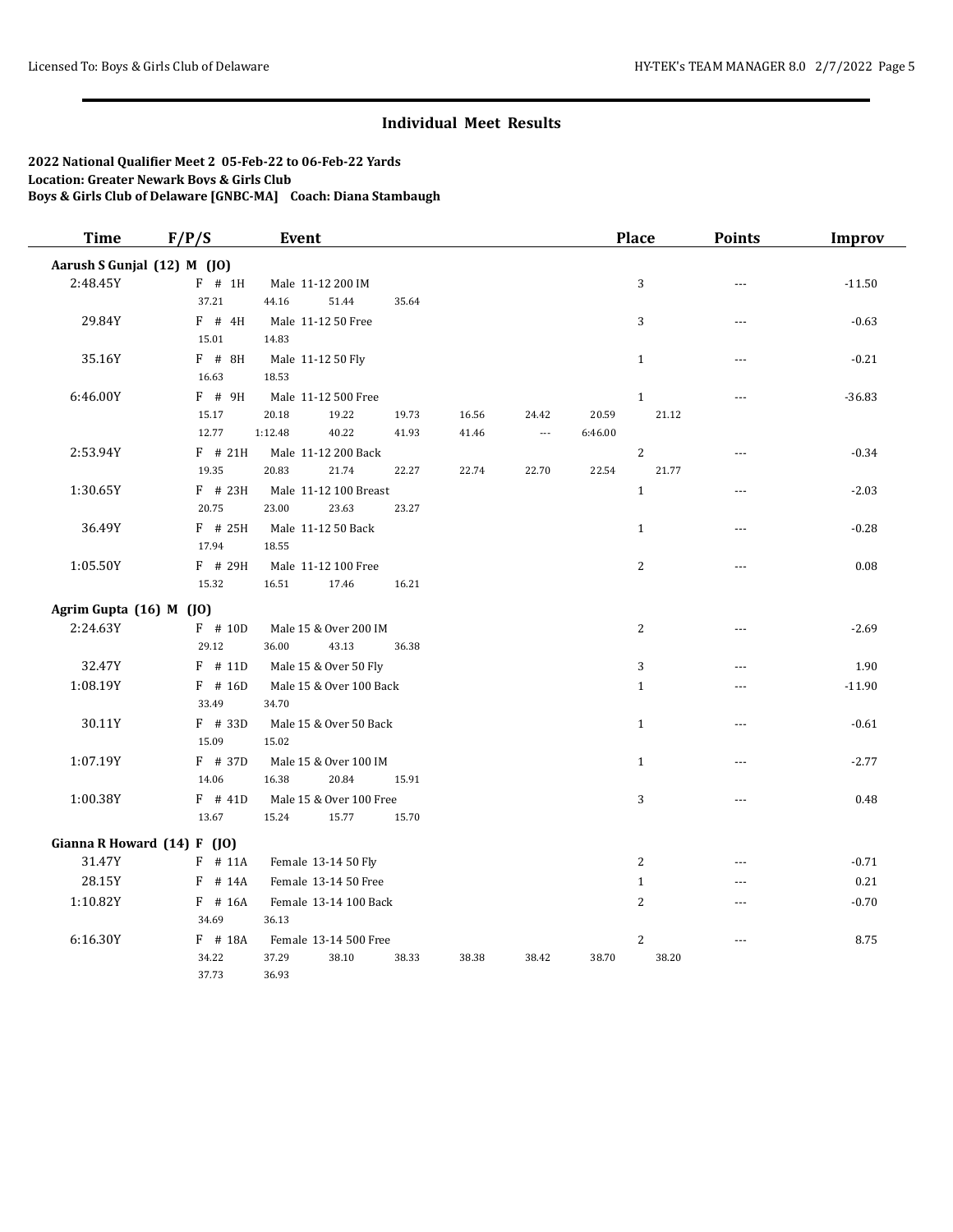| <b>Time</b>             | F/P/S                                   | Event                       |       |       |       |       | Place          | <b>Points</b> | <b>Improv</b>            |
|-------------------------|-----------------------------------------|-----------------------------|-------|-------|-------|-------|----------------|---------------|--------------------------|
| Gavin L Hughes (8) M    |                                         |                             |       |       |       |       |                |               |                          |
| 40.56Y                  | $F$ # 4D                                | Male 7-8 50 Free            |       |       |       |       | $\mathbf{1}$   | $---$         | $-15.19$                 |
|                         | 20.42                                   | 20.14                       |       |       |       |       |                |               |                          |
| 53.19Y                  | $F$ # 8D                                | Male 7-8 50 Fly             |       |       |       |       | $\mathbf{1}$   | $---$         | $\overline{\phantom{a}}$ |
|                         | 24.82                                   | 28.37                       |       |       |       |       |                |               |                          |
| 2:03.68Y                | F # 23D                                 | Male 7-8 100 Breast         |       |       |       |       | $\overline{c}$ | ---           | $\overline{a}$           |
|                         | 27.78                                   | 32.77<br>31.43              | 31.70 |       |       |       |                |               |                          |
| 1:53.51Y DQ             | F # 27D                                 | Male 7-8 100 IM             |       |       |       |       | $---$          | $\sim$ $\sim$ | $---$                    |
|                         | 25.50                                   | 30.52<br>32.88              | 24.61 |       |       |       |                |               |                          |
|                         | 1C Scissors kick - fly                  |                             |       |       |       |       |                |               |                          |
|                         | Cassandra S Huntley (11) F              |                             |       |       |       |       |                |               |                          |
| 16.04Y                  | $F$ # 22G                               | Female 11-12 25 Free        |       |       |       |       | $\mathbf{1}$   | ---           | $-1.38$                  |
| 44.90Y                  | $F$ # 25G                               | Female 11-12 50 Back        |       |       |       |       | 6              | ---           | ---                      |
|                         | 22.95                                   | 21.95                       |       |       |       |       |                |               |                          |
| 1:42.21Y                | F # 27G                                 | Female 11-12 100 IM         |       |       |       |       | 3              | $\sim$ $\sim$ | $---$                    |
|                         | 22.97                                   | 24.92<br>31.03              | 23.29 |       |       |       |                |               |                          |
| Corinna I Huntley (9) F |                                         |                             |       |       |       |       |                |               |                          |
| 26.54Y                  | F # 20E                                 | Female 9-10 25 Breast       |       |       |       |       | 2              | ---           | $-3.53$                  |
| 20.84Y                  | $F$ # 22E                               | Female 9-10 25 Free         |       |       |       |       | 3              | $- - -$       | 0.01                     |
| 22.95Y DQ               | F # 28E                                 | Female 9-10 25 Fly          |       |       |       |       | $---$          | $\sim$ $\sim$ | ---                      |
|                         | 1A Alternating Kick                     |                             |       |       |       |       |                |               |                          |
|                         |                                         |                             |       |       |       |       |                |               |                          |
| 20.93Y                  | London R Jackson (8) F (B)<br>$F$ # 22C | Female 7-8 25 Free          |       |       |       |       | $\mathbf{1}$   |               | 0.41                     |
|                         |                                         |                             |       |       |       |       |                |               |                          |
| 51.54Y                  | $F$ # 25C<br>---                        | Female 7-8 50 Back<br>51.54 |       |       |       |       | $\mathbf{1}$   | $\sim$ $\sim$ | $\cdots$                 |
| 24.94Y                  | F # 28C                                 | Female 7-8 25 Fly           |       |       |       |       | $\mathbf{1}$   | $\sim$ $\sim$ | 1.27                     |
|                         |                                         |                             |       |       |       |       |                |               |                          |
|                         | Madison S Jackson (10) F (J)            |                             |       |       |       |       |                |               |                          |
| 16.74Y                  | $F$ # 22E                               | Female 9-10 25 Free         |       |       |       |       | 2              | ---           | $-2.22$                  |
| 46.47Y                  | F # 25E                                 | Female 9-10 50 Back         |       |       |       |       | $\overline{c}$ | ---           | $\cdots$                 |
|                         | 22.89                                   | 23.58                       |       |       |       |       |                |               |                          |
| 1:41.08Y                | F # 27E                                 | Female 9-10 100 IM          |       |       |       |       | $\overline{c}$ | $\sim$ $\sim$ | 0.20                     |
|                         | 24.14                                   | 25.07<br>29.99              | 21.88 |       |       |       |                |               |                          |
|                         | Annika L Jorgensen (12) F (JO)          |                             |       |       |       |       |                |               |                          |
| 2:29.66Y                | $F$ # 21G                               | Female 11-12 200 Back       |       |       |       |       | -1             | $--$          | 1.93                     |
|                         | 17.54                                   | 17.85<br>18.84              | 18.98 | 19.78 | 19.06 | 19.32 | 18.29          |               |                          |
| 1:26.20Y                | $F$ # 23G                               | Female 11-12 100 Breast     |       |       |       |       | 2              | $- - -$       | 4.02                     |
|                         | 19.60                                   | 21.99<br>22.83              | 21.78 |       |       |       |                |               |                          |
| 35.08Y                  | $F$ # 25G                               | Female 11-12 50 Back        |       |       |       |       | $\mathbf{1}$   | ---           | 2.18                     |
|                         | 17.88                                   | 17.20                       |       |       |       |       |                |               |                          |
| 1:05.28Y                | $F$ # 29G                               | Female 11-12 100 Free       |       |       |       |       | $\mathbf{1}$   |               | 2.40                     |
|                         | 15.10                                   | 16.45<br>17.51              | 16.22 |       |       |       |                |               |                          |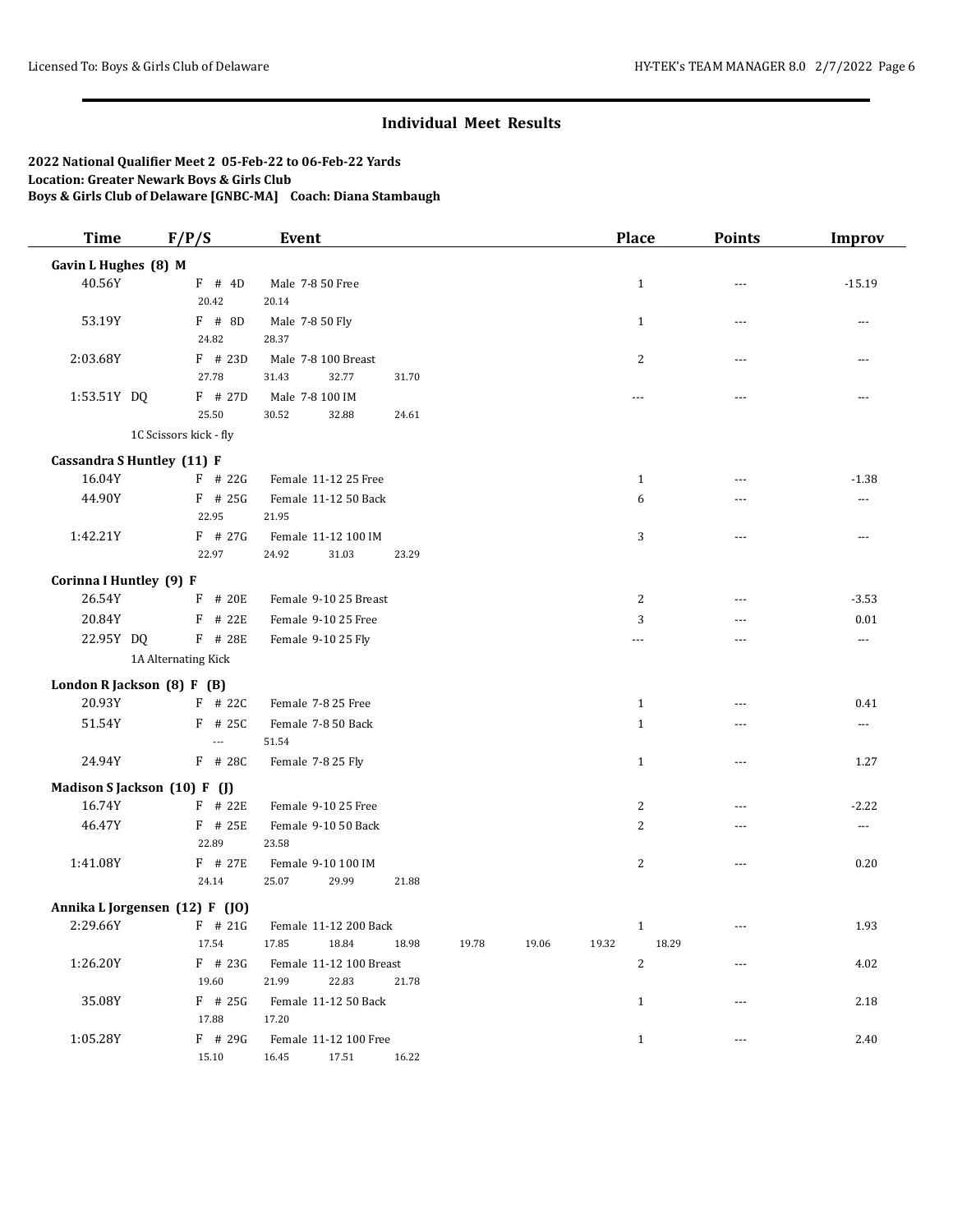| <b>Time</b>           | F/P/S                      | Event                                           |                |       |                |                | <b>Place</b>   | <b>Points</b>  | Improv |
|-----------------------|----------------------------|-------------------------------------------------|----------------|-------|----------------|----------------|----------------|----------------|--------|
|                       | Lars A Jorgensen (9) M (B) |                                                 |                |       |                |                |                |                |        |
| 3:23.65Y              | $F$ # 1F                   | Male 9-10 200 IM                                |                |       |                |                | $\overline{2}$ | ---            | 9.28   |
|                       | 45.88                      | 51.95<br>58.48                                  | 47.34          |       |                |                |                |                |        |
| 36.10Y                | $F$ # 4F                   | Male 9-10 50 Free                               |                |       |                |                | $\overline{c}$ | $\overline{a}$ | 0.45   |
|                       | 17.48                      | 18.62                                           |                |       |                |                |                |                |        |
| 51.08Y                | $F$ # 6F                   | Male 9-10 50 Breast                             |                |       |                |                | 3              | $\sim$         | 2.01   |
|                       | 24.05                      | 27.03                                           |                |       |                |                |                |                |        |
| 8:08.37Y              | $F$ # 9F<br>19.38          | Male 9-10 500 Free                              |                | 24.96 |                |                | 3<br>23.08     | ---            | ---    |
|                       | 23.61                      | 22.59<br>24.03<br>26.77<br>25.81                | 25.05<br>23.16 | 24.50 | 25.52<br>25.78 | 25.35<br>26.30 | 24.00          |                |        |
|                       | 25.18                      | 26.33<br>25.57                                  | 21.40          |       |                |                |                |                |        |
| 3:18.07Y DQ           | $F$ # 21F                  | Male 9-10 200 Back                              |                |       |                |                |                | $\overline{a}$ | ---    |
|                       | 21.85                      | 23.60<br>25.25                                  | 25.85          | 25.82 | 25.59          | 25.61          | 24.50          |                |        |
|                       |                            | 2R Completely submerged prior to turn or finish |                |       |                |                |                |                |        |
| 1:49.25Y              | $F$ # 24F                  | Male 9-10 100 Fly                               |                |       |                |                | $\mathbf{1}$   | $\overline{a}$ | 1.72   |
|                       | 22.15                      | 26.81<br>31.06                                  | 29.23          |       |                |                |                |                |        |
| 3:06.63Y              | $F$ # 26F                  | Male 9-10 200 Free                              |                |       |                |                | $\overline{c}$ | $\sim$         | 7.95   |
|                       | 19.20                      | 22.88<br>24.66                                  | 24.81          | 24.68 | 24.28          | 25.20          | 20.92          |                |        |
| 1:23.38Y              | $F$ # 29F                  | Male 9-10 100 Free                              |                |       |                |                | $\overline{c}$ | $---$          | 1.59   |
|                       | 19.24                      | 21.15<br>22.58                                  | 20.41          |       |                |                |                |                |        |
|                       | Beau J Kammerzelt (13) M   |                                                 |                |       |                |                |                |                |        |
| <b>NS</b>             | $F$ # 10B                  | Male 13-14 200 IM                               |                |       |                |                | $\sim$ $\sim$  | $\sim$         | ---    |
| <b>NS</b>             | $F$ # 11B                  | Male 13-14 50 Fly                               |                |       |                |                | $\overline{a}$ | $\overline{a}$ | ---    |
| <b>NS</b>             | F                          | # 14B<br>Male 13-14 50 Free                     |                |       |                |                | $- - -$        | $\overline{a}$ | ---    |
| <b>NS</b>             | F<br># 18B                 | Male 13-14 500 Free                             |                |       |                |                | ---            | ---            | ---    |
| <b>NS</b>             | F<br># 37B                 | Male 13-14 100 IM                               |                |       |                |                | $---$          | $- - -$        | ---    |
| <b>NS</b>             | F                          | # 38B<br>Male 13-14 100 Fly                     |                |       |                |                | ---            |                |        |
| <b>NS</b>             | $F$ # 41B                  | Male 13-14 100 Free                             |                |       |                |                | $\overline{a}$ |                | ---    |
| Madison K King (13) F |                            |                                                 |                |       |                |                |                |                |        |
| 32.67Y                | $F$ # 11A                  | Female 13-14 50 Fly                             |                |       |                |                | 3              | $\sim$         | 1.03   |
| 28.92Y DQ             | $F$ # 14A                  | Female 13-14 50 Free                            |                |       |                |                | $-$            | $ -$           | ---    |
|                       | 70 False start             |                                                 |                |       |                |                |                |                |        |
| 1:08.19Y              | $F$ # 16A                  | Female 13-14 100 Back                           |                |       |                |                | $\mathbf{1}$   | $- - -$        | 0.59   |
|                       | 33.08                      | 35.11                                           |                |       |                |                |                |                |        |
| 31.23Y                | F # 33A                    | Female 13-14 50 Back                            |                |       |                |                | $\mathbf{1}$   | $\overline{a}$ | 0.21   |
|                       | 15.43                      | 15.80                                           |                |       |                |                |                |                |        |
| 1:15.05Y              | F # 37A                    | Female 13-14 100 IM                             |                |       |                |                | $\mathbf{1}$   | $\sim$         | 3.17   |
|                       | 15.52                      | 19.47<br>22.68                                  | 17.38          |       |                |                |                |                |        |
| 1:02.92Y              | $F$ # 41A                  | Female 13-14 100 Free                           |                |       |                |                | $\mathbf{1}$   | $\sim$ $\sim$  | 0.23   |
|                       | 14.63                      | 16.17<br>16.20                                  | 15.92          |       |                |                |                |                |        |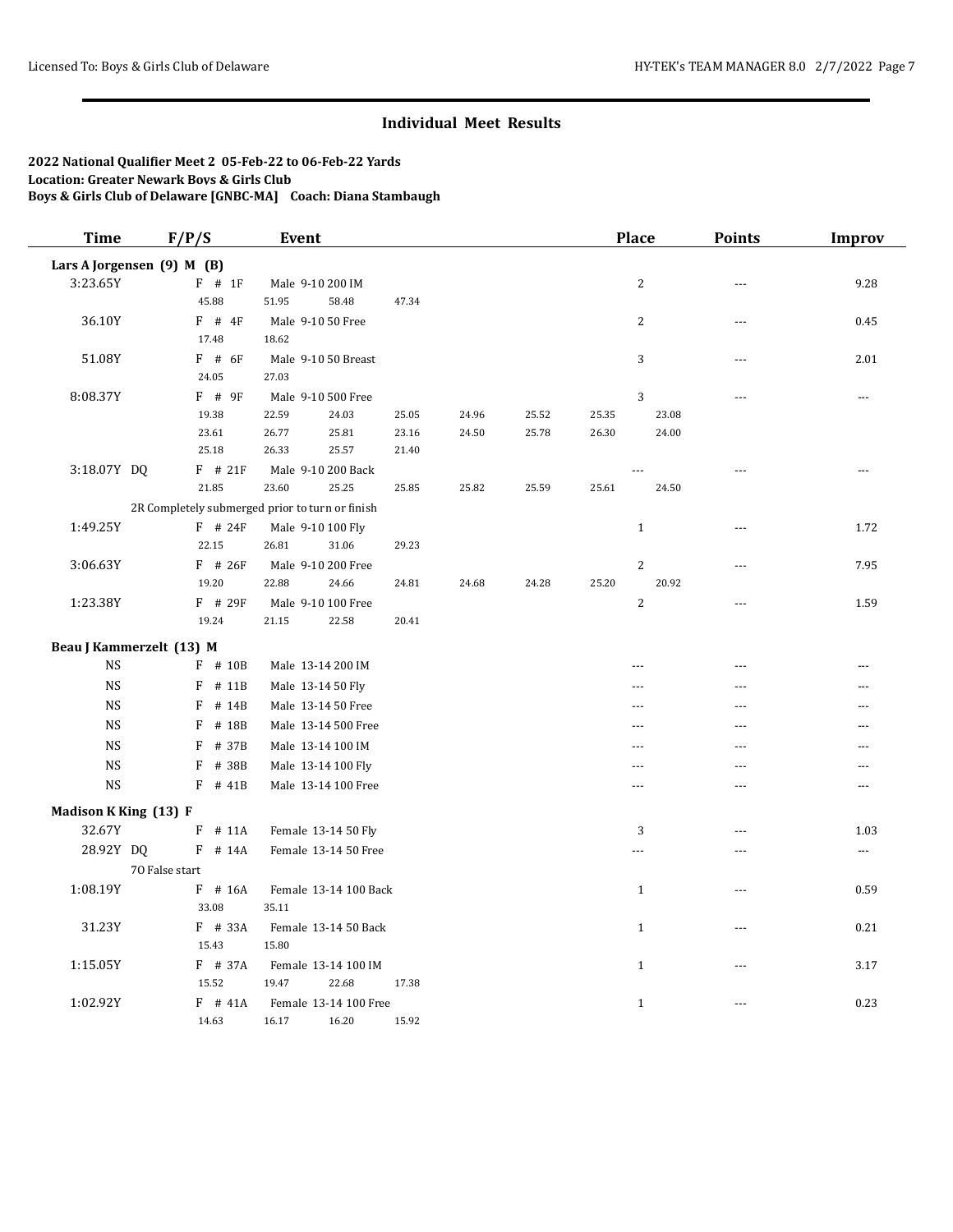| <b>Time</b> | F/P/S                           | <b>Event</b>              | <b>Place</b>   | <b>Points</b>  | <b>Improv</b> |
|-------------|---------------------------------|---------------------------|----------------|----------------|---------------|
|             | Aiden J Kleinmeulman (17) M (0) |                           |                |                |               |
| 28.45Y      | $F$ # 11D                       | Male 15 & Over 50 Fly     | 2              | $-$            | $-0.25$       |
| 34.96Y      | F<br># 13D                      | Male 15 & Over 50 Breast  | 2              | ---            | $-1.02$       |
| 26.24Y      | F<br># 14D                      | Male 15 & Over 50 Free    | 3              | ---            | 0.14          |
| 1:10.87Y    | $F$ # 16D                       | Male 15 & Over 100 Back   | $\overline{2}$ | ---            | 0.48          |
|             | 34.34                           | 36.53                     |                |                |               |
| 31.75Y      | $F$ # 33D                       | Male 15 & Over 50 Back    | 2              |                | $-2.16$       |
|             | 15.98                           | 15.77                     |                |                |               |
| 1:07.59Y    | $F$ # 37D                       | Male 15 & Over 100 IM     | $\overline{c}$ | $\sim$         | $-0.86$       |
|             | 13.83                           | 17.74<br>20.65<br>15.37   |                |                |               |
| 1:18.58Y    | $F$ # 40D                       | Male 15 & Over 100 Breast | 3              | ---            | 0.61          |
|             | 17.09                           | 20.86<br>19.82<br>20.81   |                |                |               |
| 1:02.48Y    | $F$ # 41D                       | Male 15 & Over 100 Free   | 5              | ---            | 1.48          |
|             | 14.09                           | 15.91<br>16.61<br>15.87   |                |                |               |
|             | Cayla E Kleinmeulman (15) F (0) |                           |                |                |               |
| 15.20Y      | $F$ # 12C                       | Female 15 & Over 25 Back  | $\mathbf{1}$   | $\overline{a}$ | 0.46          |
| 28.48Y      | $F$ # 14C                       | Female 15 & Over 50 Free  | $\overline{4}$ | $\overline{a}$ | 0.53          |
| 1:11.60Y    | $F$ # 16C                       | Female 15 & Over 100 Back | $\overline{c}$ | $\overline{a}$ | 3.95          |
|             | 34.41                           | 37.19                     |                |                |               |
| 33.37Y      | $F$ # 33C                       | Female 15 & Over 50 Back  | 2              | $---$          | 1.23          |
|             | 16.44                           | 16.93                     |                |                |               |
| 13.36Y      | $F$ # 35C                       | Female 15 & Over 25 Free  | 2              | ---            | $-0.06$       |
| 1:16.57Y    | $F$ # 37C                       | Female 15 & Over 100 IM   | 2              |                | 3.95          |
|             | 15.31                           | 20.95<br>22.31<br>18.00   |                |                |               |
| 1:06.15Y    | $F$ # 41C                       | Female 15 & Over 100 Free | $\overline{c}$ | ---            | 3.38          |
|             | 15.38                           | 16.39<br>17.43<br>16.95   |                |                |               |
|             | Andrew D Konkle (14) M (JO)     |                           |                |                |               |
| 30.31Y      | $F$ # 11B                       | Male 13-14 50 Fly         | $\mathbf{1}$   | ---            | 1.48          |
| 35.77Y      | F<br># 13B                      | Male 13-14 50 Breast      | $\mathbf{1}$   | $\overline{a}$ | 0.99          |
| 27.07Y      | F<br># 14B                      | Male 13-14 50 Free        | $\mathbf{1}$   | $\overline{a}$ | 1.68          |
| 31.57Y      | $F$ # 33B                       | Male 13-14 50 Back        | $\mathbf{1}$   | $\overline{a}$ | 0.17          |
|             | 16.09                           | 15.48                     |                |                |               |
| 1:07.48Y    | $F$ # 37B                       | Male 13-14 100 IM         | $\mathbf{1}$   | ---            | 0.86          |
|             | 14.51                           | 16.85<br>20.45<br>15.67   |                |                |               |
| $_{\rm NS}$ | $F$ # 40B                       | Male 13-14 100 Breast     | ---            | ---            | $\cdots$      |
| 57.14Y      | $F$ # 41B                       | Male 13-14 100 Free       | $\,1\,$        | ---            | $-0.77$       |
|             | 13.28                           | 14.77<br>14.73<br>14.36   |                |                |               |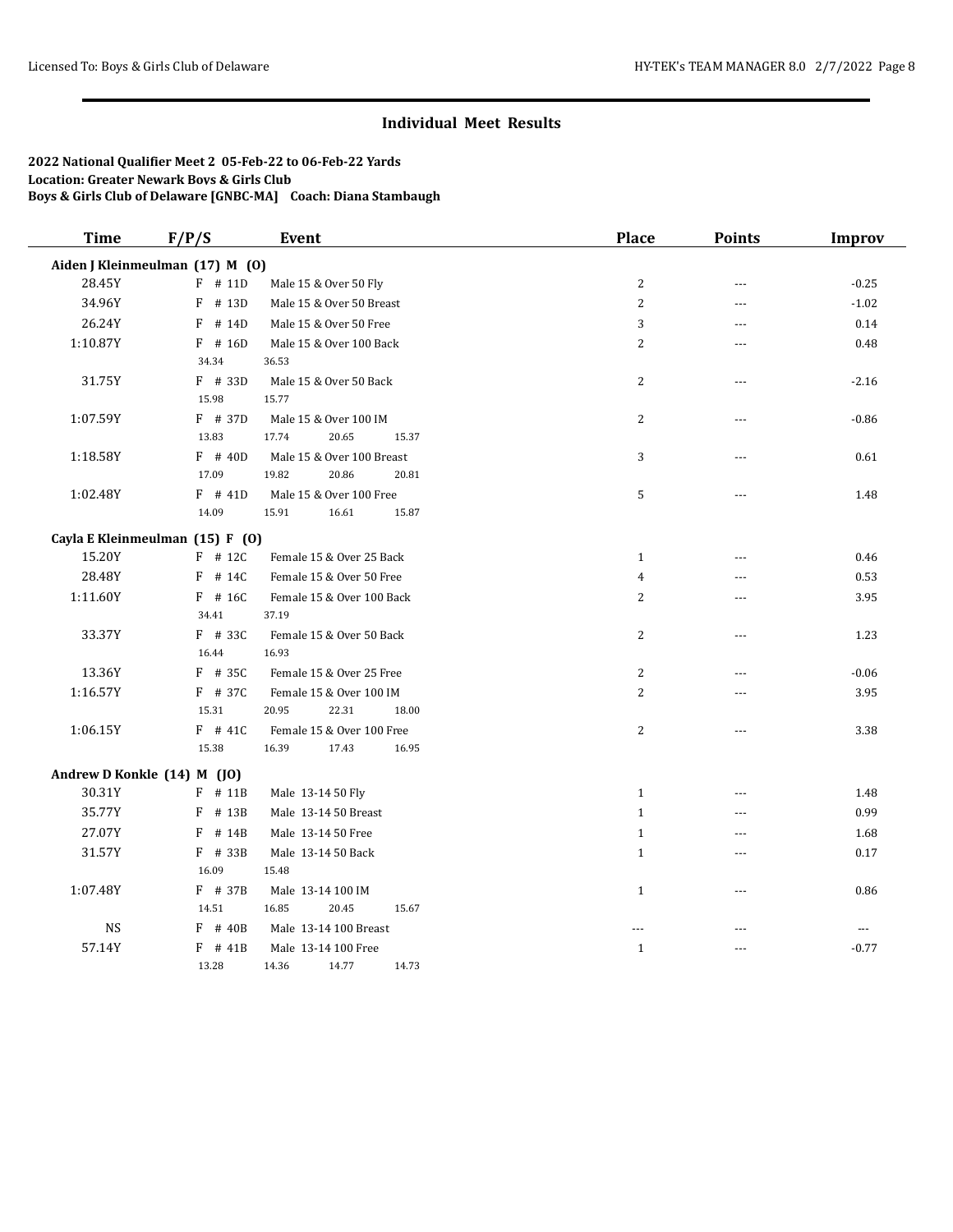| <b>Time</b>                  | F/P/S                             | <b>Event</b>           |       |       |       |       | <b>Place</b>   | <b>Points</b> | <b>Improv</b> |
|------------------------------|-----------------------------------|------------------------|-------|-------|-------|-------|----------------|---------------|---------------|
|                              | Jackson D Kotowski (10) M (A)     |                        |       |       |       |       |                |               |               |
| 39.76Y                       | $F$ # $4F$                        | Male 9-10 50 Free      |       |       |       |       | 3              | ---           | 0.11          |
|                              | 19.20                             | 20.56                  |       |       |       |       |                |               |               |
| 50.57Y                       | $F$ # 6F                          | Male 9-10 50 Breast    |       |       |       |       | $\overline{c}$ | $\sim$ $\sim$ | $-1.24$       |
|                              | 24.31                             | 26.26                  |       |       |       |       |                |               |               |
| 45.69Y                       | $F$ # 8F                          | Male 9-10 50 Fly       |       |       |       |       | $\mathbf{1}$   | ---           | 0.17          |
|                              | 20.38                             | 25.31                  |       |       |       |       |                |               |               |
| 18.50Y                       | $F$ # 22 $F$                      | Male 9-10 25 Free      |       |       |       |       | 2              | $\sim$ $\sim$ | $-1.48$       |
| 3:10.97Y                     | F # 26F                           | Male 9-10 200 Free     |       |       |       |       | 3              | $- - -$       | $-11.44$      |
|                              | 20.48                             | 22.69<br>24.43         | 24.57 | 24.53 | 24.97 | 25.13 | 24.17          |               |               |
| 1:29.51Y                     | $F$ # 29 $F$                      | Male 9-10 100 Free     |       |       |       |       | 3              | ---           | $-1.56$       |
|                              | 20.16                             | 22.23<br>23.76         | 23.36 |       |       |       |                |               |               |
|                              | Kaitlyn G Kotowski (12) F (J)     |                        |       |       |       |       |                |               |               |
| 30.22Y                       | $F$ # 4G                          | Female 11-12 50 Free   |       |       |       |       | $\mathbf{1}$   | $- - -$       | $-0.03$       |
|                              | 14.54                             | 15.68                  |       |       |       |       |                |               |               |
| 1:15.69Y                     | $F$ # 7G                          | Female 11-12 100 Back  |       |       |       |       | $\mathbf{1}$   | $- - -$       | 0.06          |
|                              | 17.54                             | 18.80<br>19.57         | 19.78 |       |       |       |                |               |               |
| 6:36.97Y                     | $F$ # 9G                          | Female 11-12 500 Free  |       |       |       |       | $\overline{2}$ | $- - -$       | 16.33         |
|                              | 15.88                             | 17.66<br>19.10         | 19.92 | 20.64 | 20.29 | 20.63 | 20.44          |               |               |
|                              | 20.99                             | 20.80<br>42.23         | 41.81 | 40.56 | 38.33 | 37.69 |                |               |               |
| 19.67Y                       | $F$ # 20G                         | Female 11-12 25 Breast |       |       |       |       | $\mathbf{1}$   | $- - -$       | $-7.19$       |
| 2:27.84Y                     | $F$ # 26G                         | Female 11-12 200 Free  |       |       |       |       | $\mathbf{1}$   | $\sim$ $\sim$ | 4.94          |
|                              | 15.73                             | 17.23<br>19.19         | 19.46 | 20.00 | 19.53 | 19.31 | 17.39          |               |               |
| 1:06.14Y                     | F # 29G                           | Female 11-12 100 Free  |       |       |       |       | 3              | $- - -$       | 1.15          |
|                              | 15.08                             | 16.62<br>17.36         | 17.08 |       |       |       |                |               |               |
|                              | Avantika Krishnamurthy (10) F (B) |                        |       |       |       |       |                |               |               |
| 47.40Y                       | $F$ # 4E                          | Female 9-10 50 Free    |       |       |       |       | 6              | ---           | $-4.72$       |
|                              | 24.10                             | 23.30                  |       |       |       |       |                |               |               |
| 1:03.02Y                     | $F$ # 6E                          | Female 9-10 50 Breast  |       |       |       |       | $\overline{c}$ | $-$           | ---           |
|                              | 30.99                             | 32.03                  |       |       |       |       |                |               |               |
| 56.47Y                       | F # 8E                            | Female 9-10 50 Fly     |       |       |       |       | 3              | $- - -$       | $-4.24$       |
|                              | 27.07                             | 29.40                  |       |       |       |       |                |               |               |
| 55.22Y                       | F # 25E                           | Female 9-10 50 Back    |       |       |       |       | 3              | ---           | 0.02          |
|                              | 27.44                             | 27.78                  |       |       |       |       |                |               |               |
| 1:48.37Y                     | $F$ # 29E                         | Female 9-10 100 Free   |       |       |       |       | $\mathbf{1}$   | $\sim$ $\sim$ | ---           |
|                              | 24.48                             | 27.61<br>28.66         | 27.62 |       |       |       |                |               |               |
| Colby F Lockridge (12) M (J) |                                   |                        |       |       |       |       |                |               |               |
| 2:47.55Y                     | $F$ # 1H                          | Male 11-12 200 IM      |       |       |       |       | 2              | ---           | $-26.78$      |
|                              | 41.75                             | 46.60<br>42.96         | 36.24 |       |       |       |                |               |               |
| 3:09.20Y                     | F # 3H                            | Male 11-12 200 Breast  |       |       |       |       | 2              |               | $-0.92$       |
|                              | 20.60                             | 22.55<br>23.66         | 24.29 | 24.55 | 24.50 | 25.06 | 23.99          |               |               |
| 32.46Y                       | F # 4H                            | Male 11-12 50 Free     |       |       |       |       | $\mathbf 5$    | ---           | $-0.47$       |
|                              | 16.12                             | 16.34                  |       |       |       |       |                |               |               |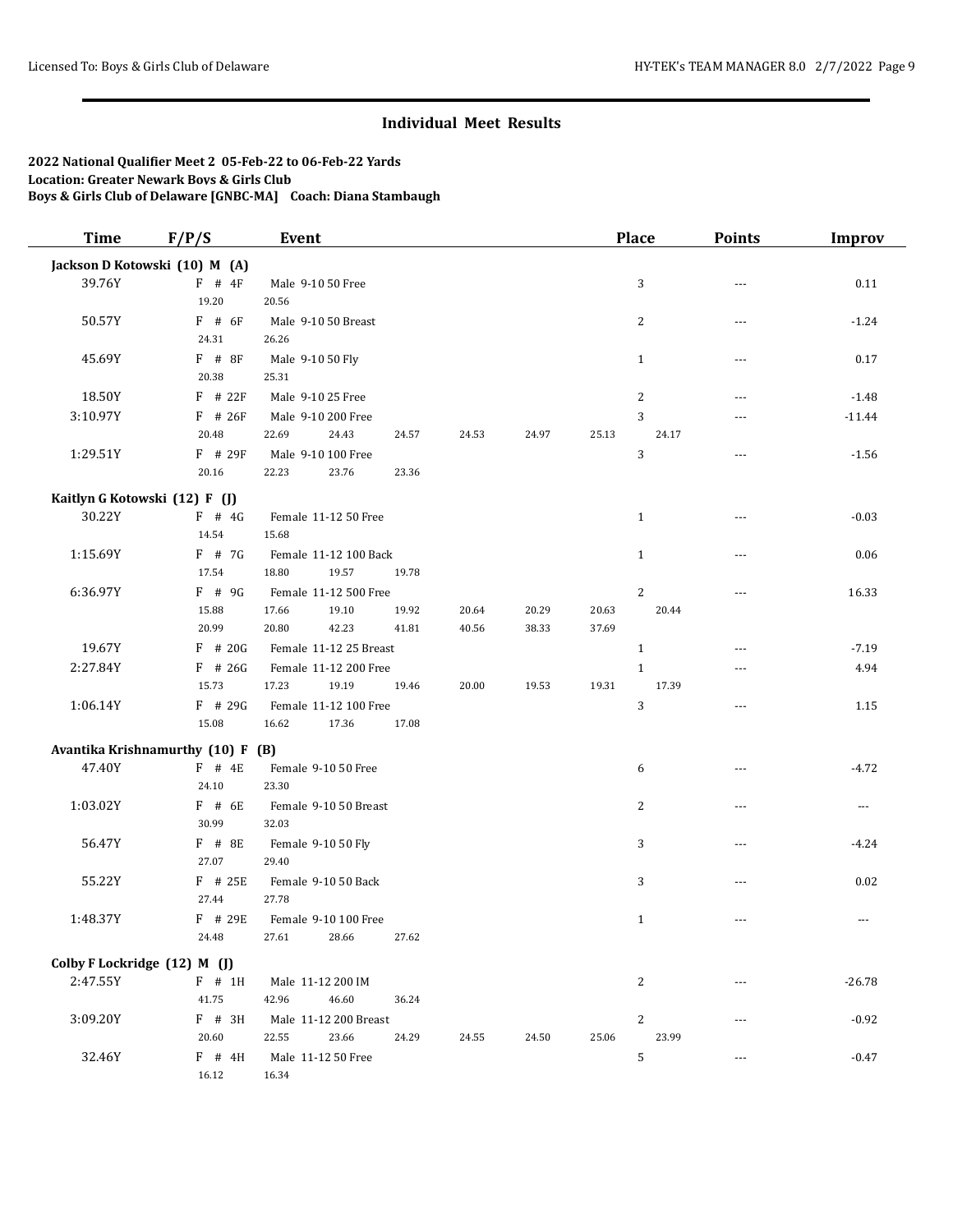| <b>Time</b>                 | F/P/S                                     | Event                                      |         | Place          | <b>Points</b>  | <b>Improv</b> |
|-----------------------------|-------------------------------------------|--------------------------------------------|---------|----------------|----------------|---------------|
| Ava I Luzunaris (9) F (BEG) |                                           |                                            |         |                |                |               |
| 22.72Y                      | $F$ # 2E                                  | Female 9-10 25 Back                        |         | $\sqrt{2}$     | $-$            | $-0.52$       |
| 44.04Y                      | $F$ # 4E                                  | Female 9-10 50 Free                        |         | $\overline{4}$ | $- - -$        | $-1.44$       |
|                             | 20.16                                     | 23.88                                      |         |                |                |               |
| 55.71Y                      | F # 8E                                    | Female 9-10 50 Fly                         |         | $\overline{c}$ | $\sim$         | $-7.61$       |
|                             | 25.18                                     | 30.53                                      |         |                |                |               |
| Srihan Malipeddi (10) M     |                                           |                                            |         |                |                |               |
| 21.03Y                      | $F$ # 2F                                  | Male 9-10 25 Back                          |         | $\mathbf{1}$   | $-$            | 0.44          |
| 41.67Y                      | $F$ # 4F                                  | Male 9-10 50 Free                          |         | $\overline{4}$ | ---            | 1.19          |
|                             | 20.29                                     | 21.38                                      |         |                |                |               |
| 52.16Y                      | $F$ # 6F                                  | Male 9-10 50 Breast                        |         | $\overline{4}$ | $- - -$        | $-1.54$       |
|                             | 25.26                                     | 26.90                                      |         |                |                |               |
| 1:51.32Y                    | $F$ # 23F                                 | Male 9-10 100 Breast                       |         | 3              | $---$          | $-0.67$       |
|                             | 25.69                                     | 28.39<br>28.37                             | 28.87   |                |                |               |
| 1:39.51Y                    | $F$ # 27F                                 | Male 9-10 100 IM                           |         | $\overline{c}$ | $\sim$         | $-0.44$       |
|                             | $21.68\,$                                 | 25.54<br>29.79                             | 22.50   |                |                |               |
| 1:33.33Y                    | $F$ # 29F                                 | Male 9-10 100 Free                         |         | $\overline{4}$ | ---            | 6.86          |
|                             | 20.45                                     | 24.64<br>23.40                             | 24.84   |                |                |               |
| Vihan Malipeddi (8) M       |                                           |                                            |         |                |                |               |
| 23.21Y                      | $F$ # 2D                                  | Male 7-8 25 Back                           |         | $\mathbf{1}$   | $\overline{a}$ | 0.09          |
| 45.04Y                      | $F$ # 4D                                  | Male 7-8 50 Free                           |         | 3              | ---            | $-5.72$       |
|                             | 21.06                                     | 23.98                                      |         |                |                |               |
| 56.44Y                      | $F$ # 6D                                  | Male 7-8 50 Breast                         |         | $\overline{c}$ | $- - -$        | $-0.57$       |
|                             | 27.87                                     | 28.57                                      |         |                |                |               |
| 1:58.48Y                    | $F$ # 23D                                 | Male 7-8 100 Breast                        |         | $\mathbf{1}$   | $---$          | $-1.93$       |
|                             | 28.80                                     | 29.86<br>30.02                             | 29.80   |                |                |               |
| 52.00Y                      | $F$ # 25D                                 | Male 7-8 50 Back                           |         | $\mathbf{1}$   | $\overline{a}$ | 0.32          |
|                             | 25.17                                     | 26.83                                      |         |                |                |               |
| 1:46.74Y                    | $F$ # 29D                                 | Male 7-8 100 Free                          |         | $1\,$          | $\overline{a}$ | $-5.04$       |
|                             | 22.48                                     | 29.38<br>26.84                             | 28.04   |                |                |               |
| Aiden A Martin (11) M       |                                           |                                            |         |                |                |               |
| 2:16.64Y DQ                 | $F$ # 7H                                  | Male 11-12 100 Back                        |         | $---$          |                | $\cdots$      |
|                             | $\overline{a}$                            | $\overline{a}$<br>$\overline{\phantom{a}}$ | 2:16.64 |                |                |               |
|                             | 2U Multiple strokes past vertical at turn |                                            |         |                |                |               |
| 1:02.07Y                    | $F$ # 8H                                  | Male 11-12 50 Fly                          |         | 3              | $---$          | $-7.47$       |
|                             | 27.67                                     | 34.40                                      |         |                |                |               |
| 1:44.63Y                    | F # 29H                                   | Male 11-12 100 Free                        |         | 4              | $---$          | $\cdots$      |
|                             | 21.79                                     | 28.96<br>25.80                             | 28.08   |                |                |               |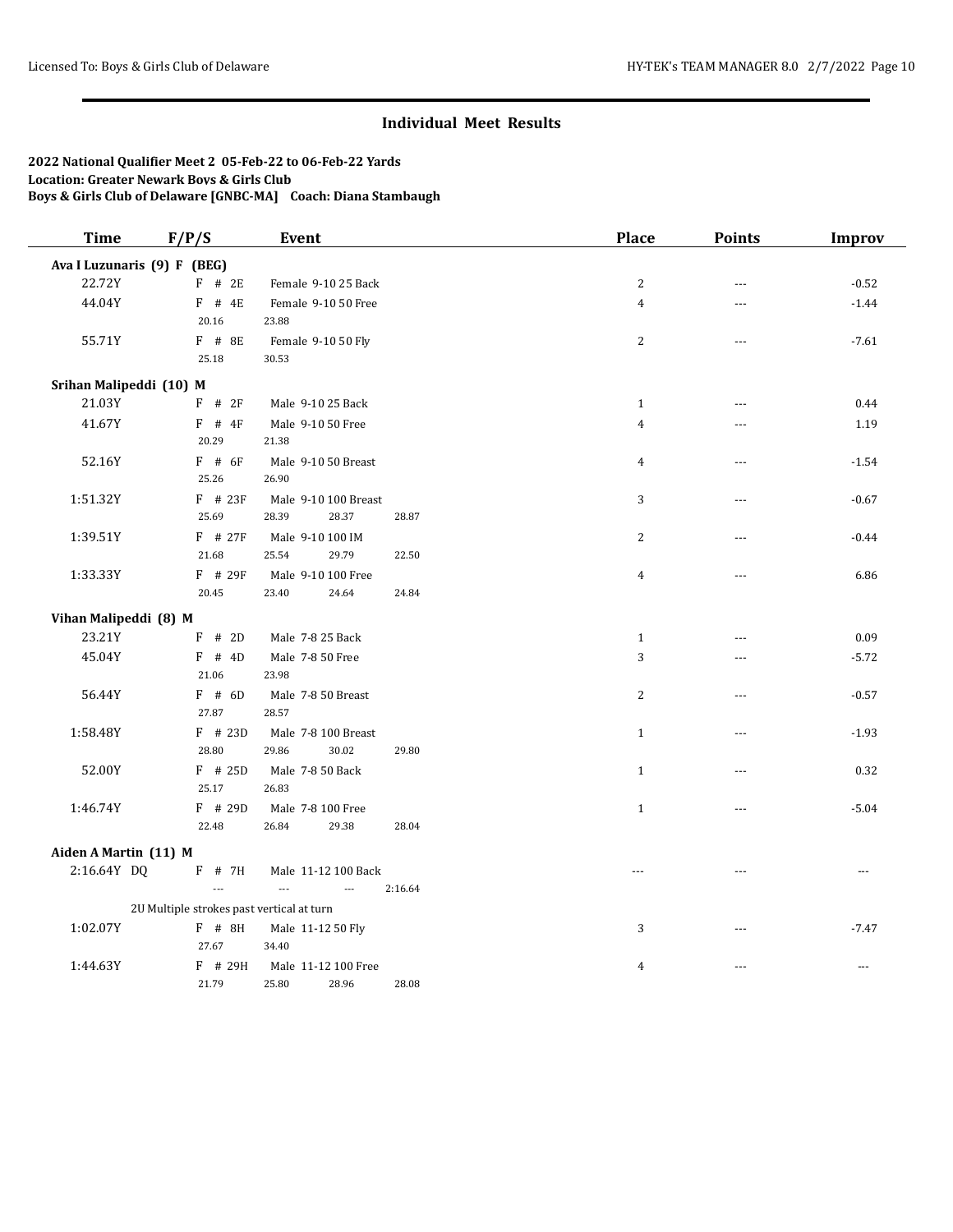| <b>Time</b> | F/P/S                          | Event                                   |       |       |       |       | <b>Place</b>          | <b>Points</b>  | <b>Improv</b> |
|-------------|--------------------------------|-----------------------------------------|-------|-------|-------|-------|-----------------------|----------------|---------------|
|             | Jordan R McConnell (13) F (JO) |                                         |       |       |       |       |                       |                |               |
| 2:46.66Y    | $F$ # 10A                      | Female 13-14 200 IM                     |       |       |       |       | 3                     | $---$          | $-5.89$       |
|             | 38.96                          | 42.05<br>46.85                          | 38.80 |       |       |       |                       |                |               |
| 37.64Y      | $F$ # 11A                      | Female 13-14 50 Fly                     |       |       |       |       | 6                     | $---$          | $-1.02$       |
| 30.83Y      | $F$ # 14A                      | Female 13-14 50 Free                    |       |       |       |       | 6                     | $\overline{a}$ | 0.56          |
| 3:01.00Y    | $F$ # 17A                      | Female 13-14 200 Breast                 |       |       |       |       | 3                     | ---            | 4.14          |
|             | 41.08                          | 46.10<br>47.36                          | 46.46 |       |       |       |                       |                |               |
| 6:54.88Y    | $F$ # 18A                      | Female 13-14 500 Free                   |       |       |       |       | $\sqrt{3}$            | ---            | 6.56          |
|             | 36.22                          | 40.92<br>42.36                          | 43.52 | 43.14 | 42.73 | 43.04 | 42.51                 |                |               |
|             | 41.87                          | 38.57                                   |       |       |       |       |                       |                |               |
| 35.76Y      | $F$ # 33A                      | Female 13-14 50 Back                    |       |       |       |       | $\overline{4}$        | ---            | $-0.65$       |
|             | 18.16                          | 17.60                                   |       |       |       |       |                       |                |               |
| 1:18.78Y    | F # 37A                        | Female 13-14 100 IM                     |       |       |       |       | $\overline{2}$        | ---            | $-0.66$       |
|             | 17.42                          | 19.73<br>22.63                          | 19.00 |       |       |       |                       |                |               |
| 2:49.24Y    | F # 39A<br>18.66               | Female 13-14 200 Back<br>20.55<br>20.79 | 22.16 | 22.32 | 22.73 | 21.49 | $\mathbf{1}$<br>20.54 | $\sim$         | $-13.23$      |
| 1:09.34Y    | $F$ # 41A                      | Female 13-14 100 Free                   |       |       |       |       | $\sqrt{3}$            | $\overline{a}$ | 1.25          |
|             | 15.76                          | 18.02<br>18.23                          | 17.33 |       |       |       |                       |                |               |
|             |                                |                                         |       |       |       |       |                       |                |               |
|             | Lucas A McConnell (10) M (J)   |                                         |       |       |       |       |                       |                |               |
| 3:13.40Y    | $F$ # 3F                       | Male 9-10 200 Breast                    |       |       |       |       | $\mathbf{1}$<br>24.48 | ---            | $-10.03$      |
|             | 22.17                          | 23.52<br>24.57                          | 24.29 | 25.10 | 24.89 | 24.38 |                       |                |               |
| 35.18Y      | $F$ # 4F<br>17.77              | Male 9-10 50 Free<br>17.41              |       |       |       |       | $\mathbf{1}$          | $\overline{a}$ | $-0.34$       |
| 44.15Y      | $F$ # 6F                       | Male 9-10 50 Breast                     |       |       |       |       | $\mathbf{1}$          | $- - -$        | 0.62          |
|             | 20.97                          | 23.18                                   |       |       |       |       |                       |                |               |
| 1:35.61Y    | $F$ # 7F                       | Male 9-10 100 Back                      |       |       |       |       | 2                     | $\sim$         | 5.11          |
|             | 23.14                          | 23.60<br>25.57                          | 23.30 |       |       |       |                       |                |               |
| 7:47.24Y    | $F$ # 9F                       | Male 9-10 500 Free                      |       |       |       |       | $\,1\,$               | ---            | $-19.60$      |
|             | 19.64                          | 21.48<br>22.53                          | 23.72 | 23.56 | 23.44 | 23.10 | 24.75                 |                |               |
|             | 23.64                          | 24.55<br>48.66                          | 48.54 | 48.23 | 46.65 | 44.75 |                       |                |               |
| 15.66Y      | $F$ # 22 $F$                   | Male 9-10 25 Free                       |       |       |       |       | $\mathbf{1}$          | ---            | $-4.98$       |
| 1:32.19Y    | $F$ # 23F                      | Male 9-10 100 Breast                    |       |       |       |       | $\mathbf{1}$          | ---            | 1.57          |
|             | 21.08                          | 23.38<br>24.07                          | 23.66 |       |       |       |                       |                |               |
| 44.37Y      | $F$ # 25F                      | Male 9-10 50 Back                       |       |       |       |       | $\mathbf{1}$          | $- - -$        | 1.93          |
|             | 22.45                          | 21.92                                   |       |       |       |       |                       |                |               |
| 2:58.64Y    | $F$ # 26F                      | Male 9-10 200 Free                      |       |       |       |       | $\mathbf{1}$          | $\overline{a}$ | $-21.84$      |
|             | 18.37                          | 20.70<br>22.27                          | 23.62 | 23.42 | 23.86 | 23.42 | 22.98                 |                |               |
| 1:19.31Y    | $F$ # 29 $F$                   | Male 9-10 100 Free                      |       |       |       |       | $\mathbf{1}$          | ---            | 2.67          |
|             | 19.22                          | 20.25<br>21.08                          | 18.76 |       |       |       |                       |                |               |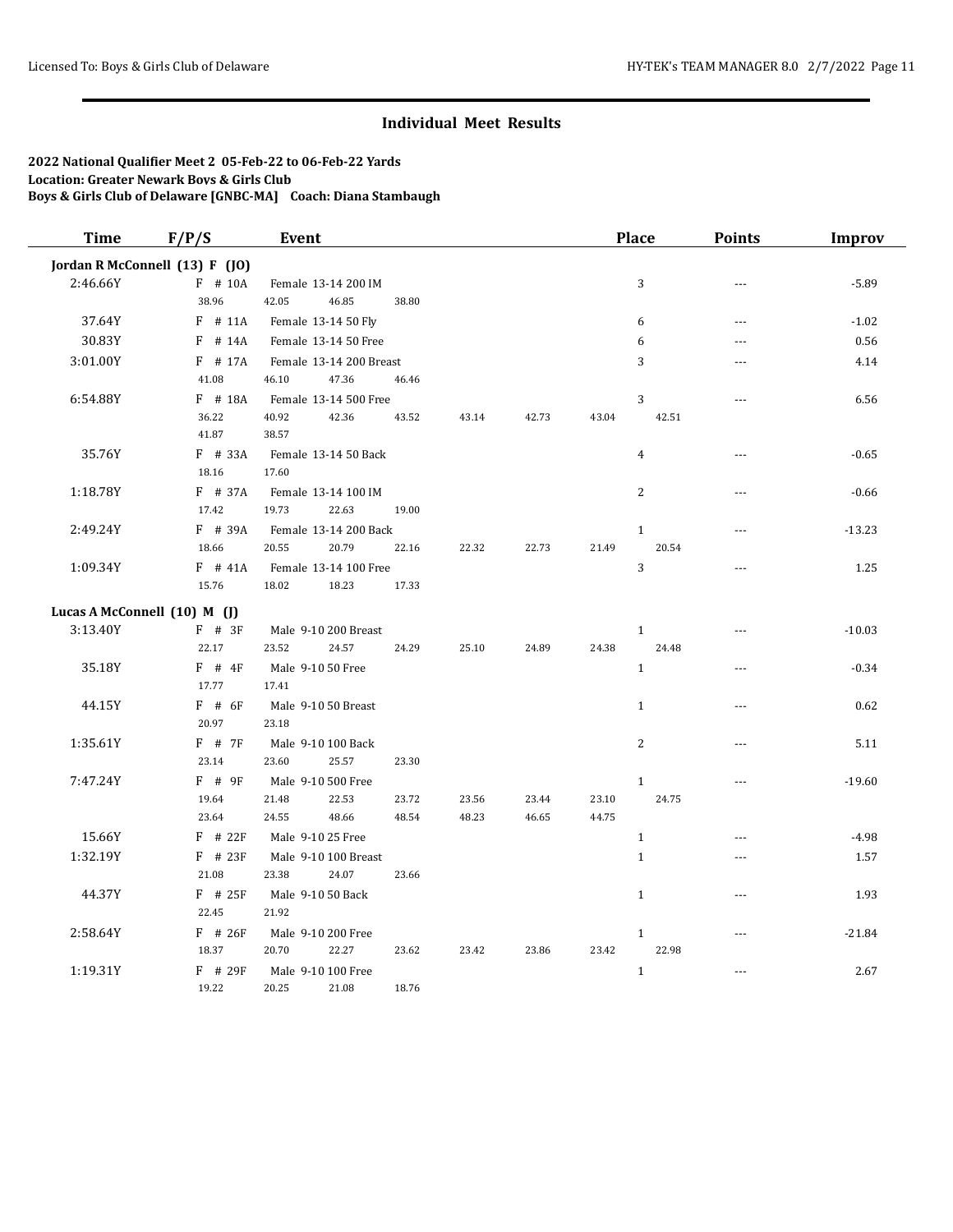| <b>Time</b>                  | F/P/S          | Event                      |         |       |       |       |       | Place          | <b>Points</b>  | <b>Improv</b>        |
|------------------------------|----------------|----------------------------|---------|-------|-------|-------|-------|----------------|----------------|----------------------|
| Aoife M McGurk (14) F (J)    |                |                            |         |       |       |       |       |                |                |                      |
| 31.29Y                       | $F$ # 11A      | Female 13-14 50 Fly        |         |       |       |       |       | $\mathbf{1}$   | ---            | $-7.74$              |
| 38.33Y                       | F # 13A        | Female 13-14 50 Breast     |         |       |       |       |       | $\overline{c}$ | ---            | $-7.62$              |
|                              | 17.96          | 20.37                      |         |       |       |       |       |                |                |                      |
| 30.34Y                       | $F$ # 14A      | Female 13-14 50 Free       |         |       |       |       |       | 4              | ---            | $-4.25$              |
| 14.18Y                       | # 32A<br>F     | Female 13-14 25 Fly        |         |       |       |       |       | $\mathbf{1}$   | $---$          | $-10.05$             |
| 17.65Y                       | # 34A<br>F     | Female 13-14 25 Breast     |         |       |       |       |       | $\mathbf{1}$   | ---            | $-4.37$              |
| 13.82Y                       | F # 35A        | Female 13-14 25 Free       |         |       |       |       |       | $\mathbf{1}$   | $---$          | $-3.08$              |
| 1:16.54Y                     | F # 38A        | Female 13-14 100 Fly       |         |       |       |       |       | 2              | ---            | $\sim$ $\sim$ $\sim$ |
|                              | 16.58          | 19.19                      | 19.67   | 21.10 |       |       |       |                |                |                      |
| 1:24.50Y                     | F # 40A        | Female 13-14 100 Breast    |         |       |       |       |       | 3              | $\overline{a}$ | $-15.88$             |
|                              | 19.18          | 22.27                      | 22.08   | 20.97 |       |       |       |                |                |                      |
| Francis H McGurk (17) M (0)  |                |                            |         |       |       |       |       |                |                |                      |
| 27.31Y                       | $F$ # 11D      | Male 15 & Over 50 Fly      |         |       |       |       |       | $\mathbf{1}$   | ---            | 0.22                 |
| 30.68Y                       | F<br># 13D     | Male 15 & Over 50 Breast   |         |       |       |       |       | $\mathbf{1}$   | $- - -$        | $-0.18$              |
| 24.59Y                       | F<br># 14D     | Male 15 & Over 50 Free     |         |       |       |       |       | $\mathbf{1}$   | $\overline{a}$ | 0.44                 |
| 13.21Y                       | F<br># 32D     | Male 15 & Over 25 Fly      |         |       |       |       |       | $\mathbf{1}$   | $\overline{a}$ | 0.34                 |
| 14.03Y                       | F<br># 34D     | Male 15 & Over 25 Breast   |         |       |       |       |       | ---            | $\overline{a}$ | $---$                |
| 12.25Y                       | F<br># 35D     | Male 15 & Over 25 Free     |         |       |       |       |       | $\mathbf{1}$   | ---            | 0.90                 |
| 1:05.09Y                     | $F$ # 40D      | Male 15 & Over 100 Breast  |         |       |       |       |       | $\mathbf{1}$   | $- - -$        | 0.29                 |
|                              | 14.76          | 16.44                      | 17.24   | 16.65 |       |       |       |                |                |                      |
| Luka C McGurk (11) M (J)     |                |                            |         |       |       |       |       |                |                |                      |
| 5:57.06Y                     | F # 19H        | Male 11-12 400 IM          |         |       |       |       |       | $\mathbf{1}$   | $- - -$        | $-40.07$             |
|                              | 39.83          | $\overline{\phantom{a}}$   | 1:26.16 | 24.11 | 22.69 | 23.15 | 22.99 | 24.44          |                |                      |
|                              | 23.56          | 25.36                      | 23.58   | 20.87 | 20.72 | 39.43 |       |                |                |                      |
| 1:22.16Y                     | $F$ # 24H      | Male 11-12 100 Fly         |         |       |       |       |       | 2              |                | $-3.75$              |
|                              | 18.07          | 20.28                      | 22.28   | 21.53 |       |       |       |                |                |                      |
| Simone E McMillan (12) F (A) |                |                            |         |       |       |       |       |                |                |                      |
| 30.99Y                       | $F$ # 4G       | Female 11-12 50 Free       |         |       |       |       |       | $\overline{c}$ | ---            | $-1.57$              |
|                              | 15.12          | 15.87                      |         |       |       |       |       |                |                |                      |
| 38.57Y                       | $F$ # 6G       | Female 11-12 50 Breast     |         |       |       |       |       | $\mathbf{1}$   | ---            | $-4.10$              |
|                              | 18.05          | 20.52                      |         |       |       |       |       |                |                |                      |
| 33.82Y DQ                    | F # 8G         | Female 11-12 50 Fly        |         |       |       |       |       | $- - -$        | ---            | $- - -$              |
|                              | 15.75          | 18.07                      |         |       |       |       |       |                |                |                      |
|                              | 70 False start |                            |         |       |       |       |       |                |                |                      |
| Kiersten A Mengel (17) F (0) |                |                            |         |       |       |       |       |                |                |                      |
| 21:48.56Y                    | $F$ # 42C      | Female 15 & Over 1650 Free |         |       |       |       |       | $\mathbf{1}$   | $\cdots$       | 39.71                |
|                              | 33.88          | 37.52                      | 38.65   | 39.06 | 39.36 | 39.34 | 39.31 | 39.85          |                |                      |
|                              | 40.04          | 39.99                      | 40.02   | 39.92 | 39.89 | 39.76 | 40.19 | 40.79          |                |                      |
|                              | 40.32          | 40.58                      | 40.57   | 40.57 | 40.39 | 40.74 | 40.59 | 40.44          |                |                      |
|                              | 40.25          | 40.72                      | 40.62   | 40.60 | 40.25 | 40.17 | 39.98 | 38.05          |                |                      |
|                              | 36.15          |                            |         |       |       |       |       |                |                |                      |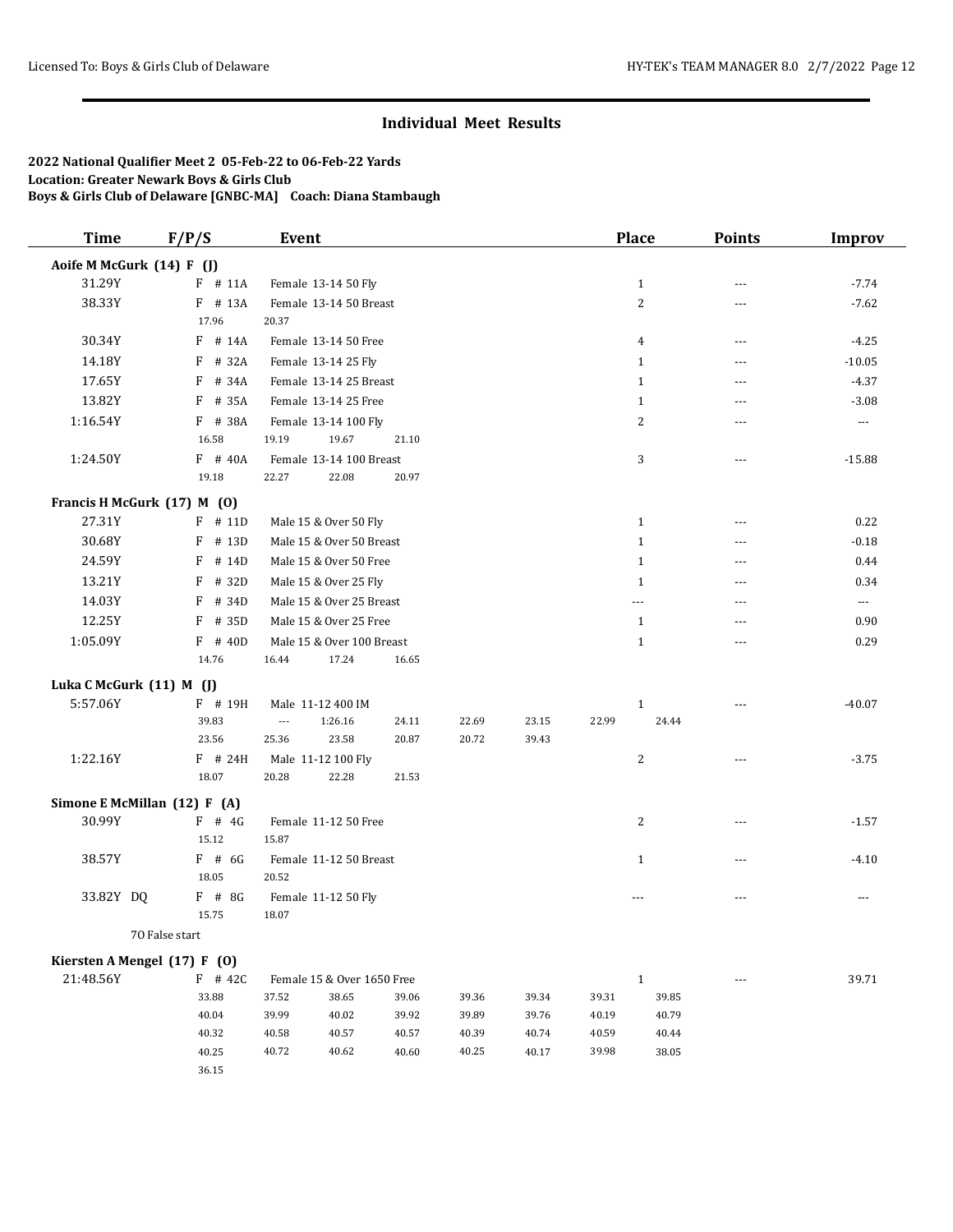| <b>Time</b>                        | F/P/S                         | Event                             |       |       | Place          | <b>Points</b>  | <b>Improv</b> |
|------------------------------------|-------------------------------|-----------------------------------|-------|-------|----------------|----------------|---------------|
| Katelyn E Miller (15) F (JO)       |                               |                                   |       |       |                |                |               |
| 32.24Y                             | $F$ # 11C                     | Female 15 & Over 50 Fly           |       |       | 2              | $\overline{a}$ | $-1.16$       |
| 29.02Y                             | $F$ # 14C                     | Female 15 & Over 50 Free          |       |       | 5              | $---$          | $-1.01$       |
| 2:50.14Y                           | F # 17C                       | Female 15 & Over 200 Breast       |       |       | 2              | ---            | $-19.55$      |
|                                    | 37.91                         | 44.50<br>42.84<br>44.89           |       |       |                |                |               |
| Katie T Miller (12) F (J)          |                               |                                   |       |       |                |                |               |
| 18.27Y                             | $F$ # 2G                      | Female 11-12 25 Back              |       |       | $\mathbf{1}$   | ---            | $-1.72$       |
| 3:15.43Y                           | $F$ # 3G                      | Female 11-12 200 Breast           |       |       | $\overline{c}$ | ---            | 0.42          |
|                                    | 20.29                         | 24.36<br>24.49<br>25.37           | 25.27 | 25.72 | 25.30<br>24.63 |                |               |
| 1:24.76Y                           | $F$ # 7G                      | Female 11-12 100 Back             |       |       | 3              | $---$          | $-0.01$       |
|                                    | $\overline{a}$                | 41.43<br>1:24.76<br>$\sim$ $\sim$ |       |       |                |                |               |
| 7:12.41Y                           | $F$ # 9G                      | Female 11-12 500 Free             |       |       | 3              | $\overline{a}$ | $-63.46$      |
|                                    | 17.87                         | 20.41<br>21.88<br>21.87           | 22.88 | 21.02 | 22.48<br>21.47 |                |               |
|                                    | 21.28                         | 23.11<br>22.47<br>21.83           | 22.57 | 22.12 | 22.34<br>22.40 |                |               |
|                                    | 22.83                         | 21.30<br>18.30<br>21.98           |       |       |                |                |               |
| 1:32.57Y                           | $F$ # 23G                     | Female 11-12 100 Breast           |       |       | 3              | $---$          | $-1.18$       |
|                                    | 19.74                         | 23.96<br>24.03<br>24.84           |       |       |                |                |               |
| 39.75Y                             | $F$ # 25G                     | Female 11-12 50 Back              |       |       | 3              | $---$          | 1.10          |
|                                    | 19.65                         | 20.10                             |       |       |                |                |               |
| 1:14.44Y                           | $F$ # 29G                     | Female 11-12 100 Free             |       |       | 4              | ---            | $-0.07$       |
|                                    | 17.09                         | 18.86<br>19.41<br>19.08           |       |       |                |                |               |
| <b>Allison K Morgenweck (10) F</b> |                               |                                   |       |       |                |                |               |
| 25.42Y                             | $F$ # 2E                      | Female 9-10 25 Back               |       |       | 4              |                |               |
| 49.56Y                             | $F$ # 4E                      | Female 9-10 50 Free               |       |       | 7              | ---            |               |
|                                    | 23.00                         | 26.56                             |       |       |                |                |               |
| 1:13.32Y                           | $F$ # 6E                      | Female 9-10 50 Breast             |       |       | $\overline{4}$ |                |               |
|                                    | 30.74                         | 42.58                             |       |       |                |                |               |
| Mia J Murray (11) F                |                               |                                   |       |       |                |                |               |
| 35.01Y                             | $F$ # 4G                      | Female 11-12 50 Free              |       |       | 4              | ---            | $-0.81$       |
|                                    | 17.18                         | 17.83                             |       |       |                |                |               |
| 47.22Y                             | $F$ # 6G                      | Female 11-12 50 Breast            |       |       | 2              | $\overline{a}$ | $-1.76$       |
|                                    | 22.36                         | 24.86                             |       |       |                |                |               |
| 42.64Y                             | $F$ # 8G                      | Female 11-12 50 Fly               |       |       | $\mathbf{1}$   | $---$          | 0.44          |
|                                    | 19.94                         | 22.70                             |       |       |                |                |               |
|                                    | Cara G Pennington (14) F (JO) |                                   |       |       |                |                |               |
| 3:00.43Y                           | $F$ # 10A                     | Female 13-14 200 IM               |       |       | 5              | $- - -$        | $-1.70$       |
|                                    | 37.76                         | 44.48<br>58.99<br>39.20           |       |       |                |                |               |
| 35.88Y                             | F # 14A                       | Female 13-14 50 Free              |       |       | 10             | $---$          | 2.99          |
| 2:41.05Y                           | F # 36A                       | Female 13-14 200 Free             |       |       | 5              |                | 7.15          |
|                                    | 17.21                         | 20.28<br>19.74<br>20.74           | 20.57 | 21.02 | 20.97<br>20.52 |                |               |
| 1:16.06Y                           | $F$ # 41A                     | Female 13-14 100 Free             |       |       | 6              | ---            | 4.75          |
|                                    | 17.26                         | 18.73<br>19.65<br>20.42           |       |       |                |                |               |
| Ella M Pennington (17) F (0)       |                               |                                   |       |       |                |                |               |
| 25.84Y                             | $F$ # 14C                     | Female 15 & Over 50 Free          |       |       | 2              | $---$          | $-0.28$       |
| 1:10.94Y                           | $F$ # 40C                     | Female 15 & Over 100 Breast       |       |       | $\overline{c}$ | ---            | $-11.09$      |
|                                    | 16.21                         | 18.17<br>18.38<br>18.18           |       |       |                |                |               |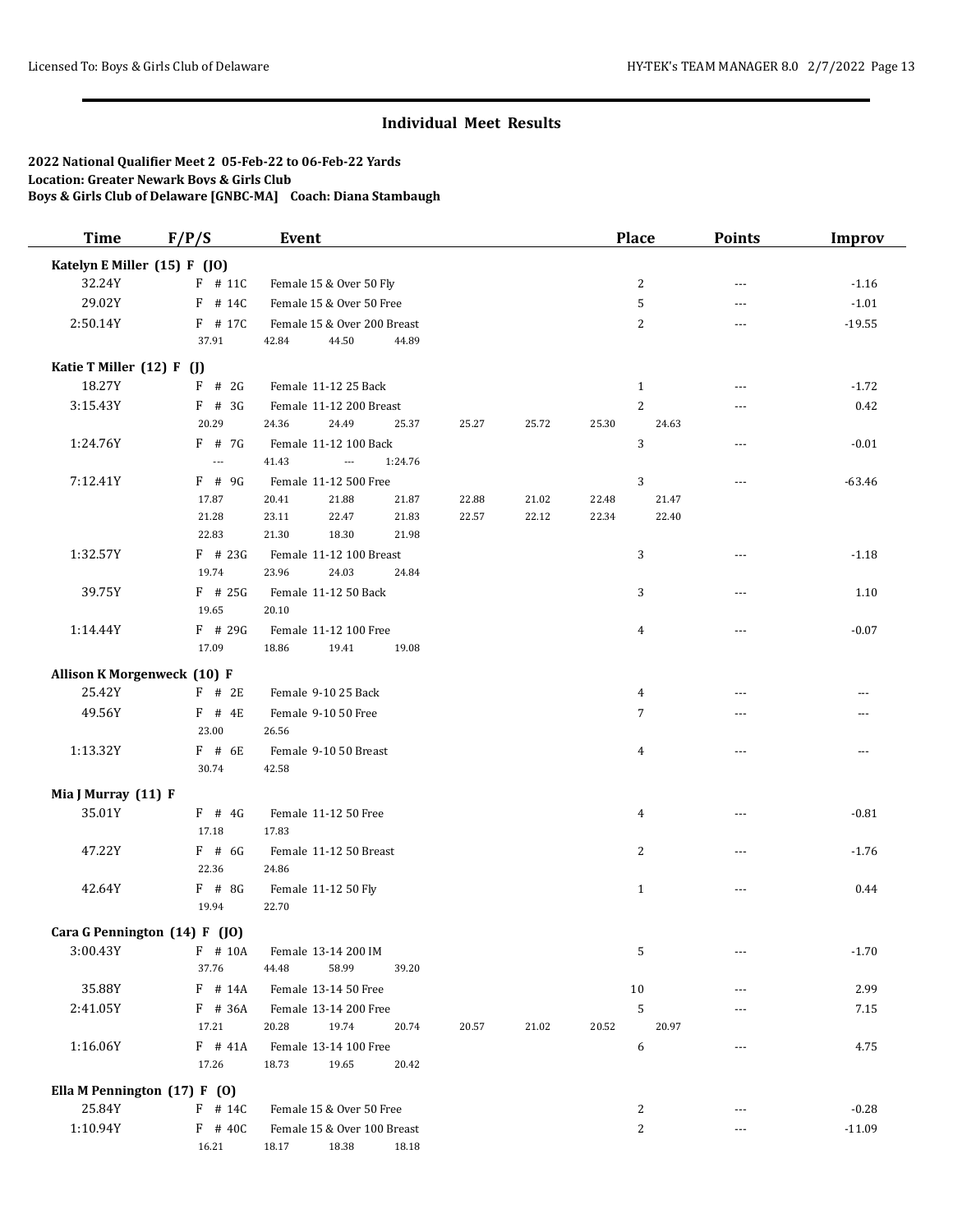| <b>Time</b>                 | F/P/S                      | Event                                   |         |       |       |       | Place          | <b>Points</b>  | <b>Improv</b>  |
|-----------------------------|----------------------------|-----------------------------------------|---------|-------|-------|-------|----------------|----------------|----------------|
| Leah N Peters (7) F         |                            |                                         |         |       |       |       |                |                |                |
| 24.99Y                      | $F$ # 2C                   | Female 7-8 25 Back                      |         |       |       |       | $1\,$          | ---            | $-2.77$        |
| 49.84Y                      | $F$ # 4C                   | Female 7-8 50 Free                      |         |       |       |       | $\mathbf{1}$   | $- - -$        | $-1.93$        |
|                             | 24.45                      | 25.39                                   |         |       |       |       |                |                |                |
| 1:11.36Y                    | $F$ # 8C                   | Female 7-8 50 Fly                       |         |       |       |       | $\mathbf{1}$   | $---$          | $\overline{a}$ |
|                             | 32.28                      | 39.08                                   |         |       |       |       |                |                |                |
| 38.71Y DQ                   | F # 20C                    | Female 7-8 25 Breast                    |         |       |       |       | $- - -$        | $- - -$        | $\ldots$       |
|                             | 3C Downward butterfly kick |                                         |         |       |       |       |                |                |                |
| 21.98Y                      | $F$ # 22C                  | Female 7-8 25 Free                      |         |       |       |       | 2              | ---            | $-3.15$        |
| 29.66Y                      | F # 28C                    | Female 7-8 25 Fly                       |         |       |       |       | $\overline{2}$ | ---            | $-4.44$        |
| Rachael M Peters (14) F     |                            |                                         |         |       |       |       |                |                |                |
| 2:48.65Y                    | $F$ # 10A                  | Female 13-14 200 IM                     |         |       |       |       | $\overline{4}$ | $\overline{a}$ | $-3.31$        |
|                             | 34.06                      | 43.11<br>52.97                          | 38.51   |       |       |       |                |                |                |
| 33.67Y                      | $F$ # 11A                  | Female 13-14 50 Fly                     |         |       |       |       | $\overline{4}$ | ---            | $-1.01$        |
| 33.13Y                      | $F$ # 14A                  | Female 13-14 50 Free                    |         |       |       |       | 8              | ---            | $-0.33$        |
| 15.03Y                      | $F$ # 32A                  | Female 13-14 25 Fly                     |         |       |       |       | 3              | ---            | $-0.48$        |
| 1:22.05Y                    | F # 37A                    | Female 13-14 100 IM                     |         |       |       |       | $\sqrt{3}$     |                | 0.38           |
|                             | 15.95                      | 20.80<br>$\overline{a}$                 | 1:22.05 |       |       |       |                |                |                |
| 1:12.01Y                    | $F$ # 41A                  | Female 13-14 100 Free                   |         |       |       |       | 5              | ---            | 0.32           |
|                             | 16.91                      | 18.29<br>18.56                          | 18.25   |       |       |       |                |                |                |
| Sophie E Reiling (11) F (A) |                            |                                         |         |       |       |       |                |                |                |
| 3:13.85Y                    | $F$ # 1G                   | Female 11-12 200 IM                     |         |       |       |       | $\overline{2}$ | ---            | $-6.04$        |
|                             | 43.94                      | 56.36<br>50.51                          | 43.04   |       |       |       |                |                |                |
| 36.94Y                      | $F$ # 4G                   | Female 11-12 50 Free                    |         |       |       |       | 6              | $- - -$        | 0.49           |
|                             | 18.83                      | 18.11                                   |         |       |       |       |                |                |                |
| 1:33.79Y                    | $F$ # 7G                   | Female 11-12 100 Back                   |         |       |       |       | 5              | ---            | $\cdots$       |
|                             | 22.94                      | 24.38<br>24.46                          | 22.01   |       |       |       |                |                |                |
| 46.36Y                      | $F$ # 8G                   | Female 11-12 50 Fly                     |         |       |       |       | 2              | ---            | 1.21           |
|                             | 21.57                      | 24.79                                   |         |       |       |       |                |                |                |
| 16.19Y                      | $F$ # 22G                  | Female 11-12 25 Free                    |         |       |       |       | $\sqrt{2}$     | $-$ --         | $-1.46$        |
| 2:55.46Y                    | $F$ # 26G<br>19.27         | Female 11-12 200 Free<br>22.81<br>21.10 | 23.01   | 22.95 | 23.37 | 22.91 | 3<br>20.04     | ---            | $-7.09$        |
|                             |                            |                                         |         |       |       |       |                |                |                |
| 19.99Y                      | $F$ # 28G                  | Female 11-12 25 Fly                     |         |       |       |       | $1\,$          | ---            | $-0.96$        |
| 1:19.45Y                    | $F$ # 29G<br>19.13         | Female 11-12 100 Free<br>20.55<br>20.16 | 19.61   |       |       |       | 5              | ---            | $-6.43$        |
|                             |                            |                                         |         |       |       |       |                |                |                |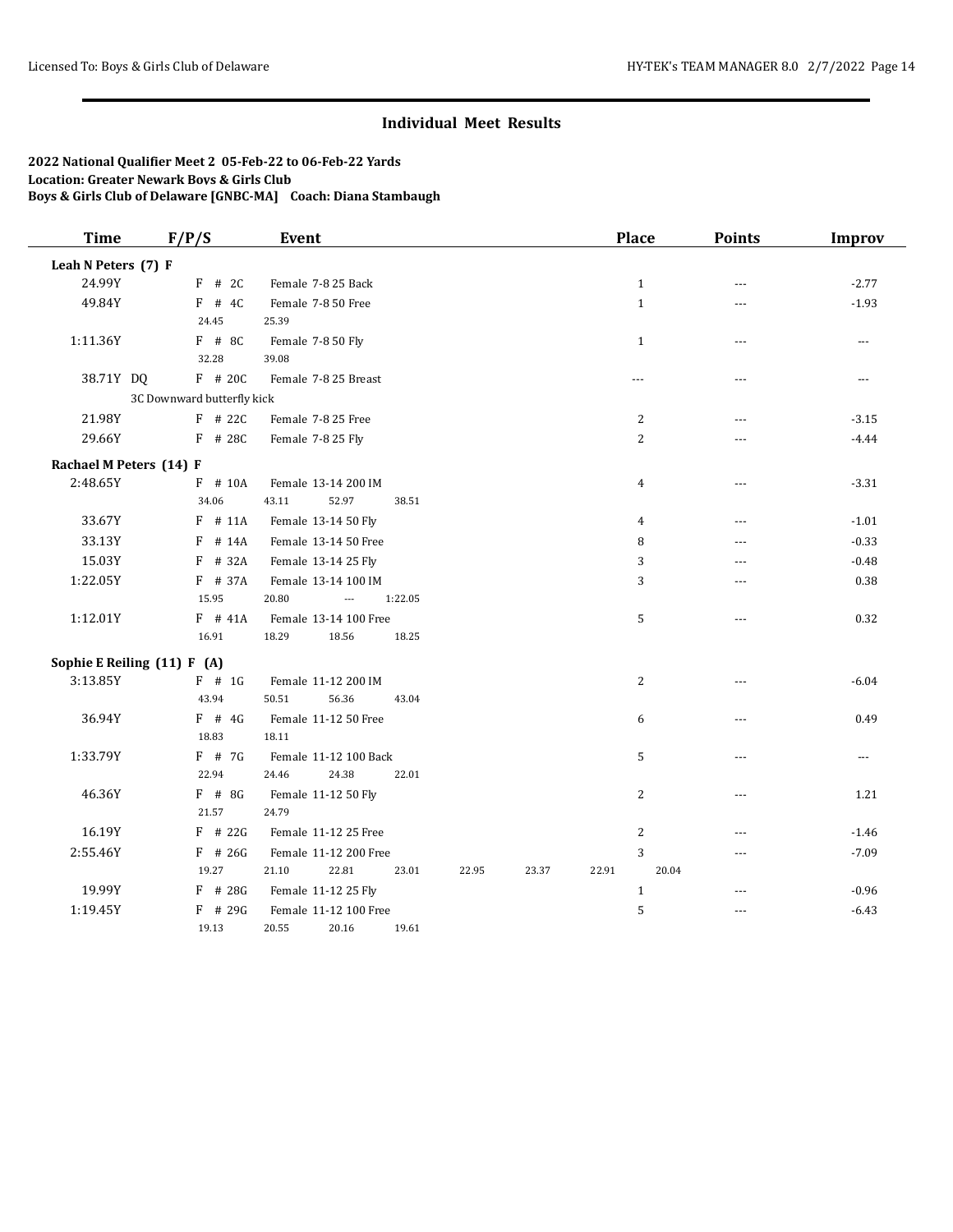| Mark R Rigor (12) M (A) |                                      |                       |       |       |       |       |              |                |                |
|-------------------------|--------------------------------------|-----------------------|-------|-------|-------|-------|--------------|----------------|----------------|
|                         |                                      |                       |       |       |       |       |              |                |                |
| 2:33.11Y                | $F$ # 1H                             | Male 11-12 200 IM     |       |       |       |       | $\mathbf{1}$ | $- - -$        | 6.79           |
|                         | 33.04                                | 37.77<br>46.74        | 35.56 |       |       |       |              |                |                |
| 2:57.83Y                | F # 3H                               | Male 11-12 200 Breast |       |       |       |       | $\,1\,$      | $\overline{a}$ | $-6.26$        |
|                         | 18.39                                | 21.62<br>22.41        | 22.27 | 23.82 | 23.18 | 23.44 | 22.70        |                |                |
| 28.46Y                  | $F$ # 4H                             | Male 11-12 50 Free    |       |       |       |       | $\mathbf{1}$ | $---$          | $\overline{a}$ |
|                         | 14.16                                | 14.30                 |       |       |       |       |              |                |                |
| 1:08.83Y                | F # 7H                               | Male 11-12 100 Back   |       |       |       |       | $\mathbf{1}$ | $- - -$        | 1.47           |
|                         | 16.05                                | 17.04<br>17.97        | 17.77 |       |       |       |              |                |                |
| 2:30.62Y                | $F$ # 21H                            | Male 11-12 200 Back   |       |       |       |       | $\mathbf{1}$ | ---            | 1.45           |
|                         | 16.96                                | 18.07<br>19.20        | 19.32 | 20.08 | 19.30 | 19.92 | 17.77        |                |                |
| 1:13.85Y                | $F$ # 24H                            | Male 11-12 100 Fly    |       |       |       |       | $\mathbf{1}$ | ---            | 3.16           |
|                         | 16.20                                | 18.80<br>19.58        | 19.27 |       |       |       |              |                |                |
| 1:17.18Y                | $F$ # 27H                            | Male 11-12 100 IM     |       |       |       |       | $\mathbf{1}$ | $\overline{a}$ | 6.23           |
|                         | 16.26                                | 19.00<br>23.62        | 18.30 |       |       |       |              |                |                |
| Micah J Rodgers (13) M  |                                      |                       |       |       |       |       |              |                |                |
| 39.90Y                  | F # 11B                              | Male 13-14 50 Fly     |       |       |       |       | 3            | $- - -$        | $-6.63$        |
| 18.52Y                  | $F$ # 12B                            | Male 13-14 25 Back    |       |       |       |       | 1            | $---$          | $-4.51$        |
| 3:16.25Y                | F # 17B                              | Male 13-14 200 Breast |       |       |       |       | 3            | $- - -$        | $-14.31$       |
|                         | 44.66                                | 50.46<br>51.07        | 50.06 |       |       |       |              |                |                |
| Aarush V Rohit (11) M   |                                      |                       |       |       |       |       |              |                |                |
| 20.63Y                  | $F$ # 22H                            | Male 11-12 25 Free    |       |       |       |       | 2            | $- - -$        | 0.21           |
| 52.24Y DQ               | F # 25H                              | Male 11-12 50 Back    |       |       |       |       | ---          | ---            | $\ldots$       |
|                         | 25.37                                | 26.87                 |       |       |       |       |              |                |                |
|                         | 2S Delay initiating arm pull at turn |                       |       |       |       |       |              |                |                |
| 1:56.45Y                | $F$ # 27H                            | Male 11-12 100 IM     |       |       |       |       | 3            | $- - -$        | $-8.04$        |
|                         | 27.23                                | 28.82<br>32.73        | 27.67 |       |       |       |              |                |                |
| X 1:56.45Y              | F # 29H                              | Male 11-12 100 Free   |       |       |       |       | $- - -$      | $- - -$        | $\cdots$       |
|                         | 27.23                                | 28.82<br>32.73        | 27.67 |       |       |       |              |                |                |
| Nishil V Rohit (7) M    |                                      |                       |       |       |       |       |              |                |                |
| <b>NS</b>               | $F$ # 22D                            | Male 7-8 25 Free      |       |       |       |       |              |                |                |
| <b>NS</b>               | # 25D<br>F                           | Male 7-8 50 Back      |       |       |       |       |              |                |                |
| <b>NS</b>               | F # 28D                              | Male 7-8 25 Fly       |       |       |       |       | ---          | $- - -$        | $---$          |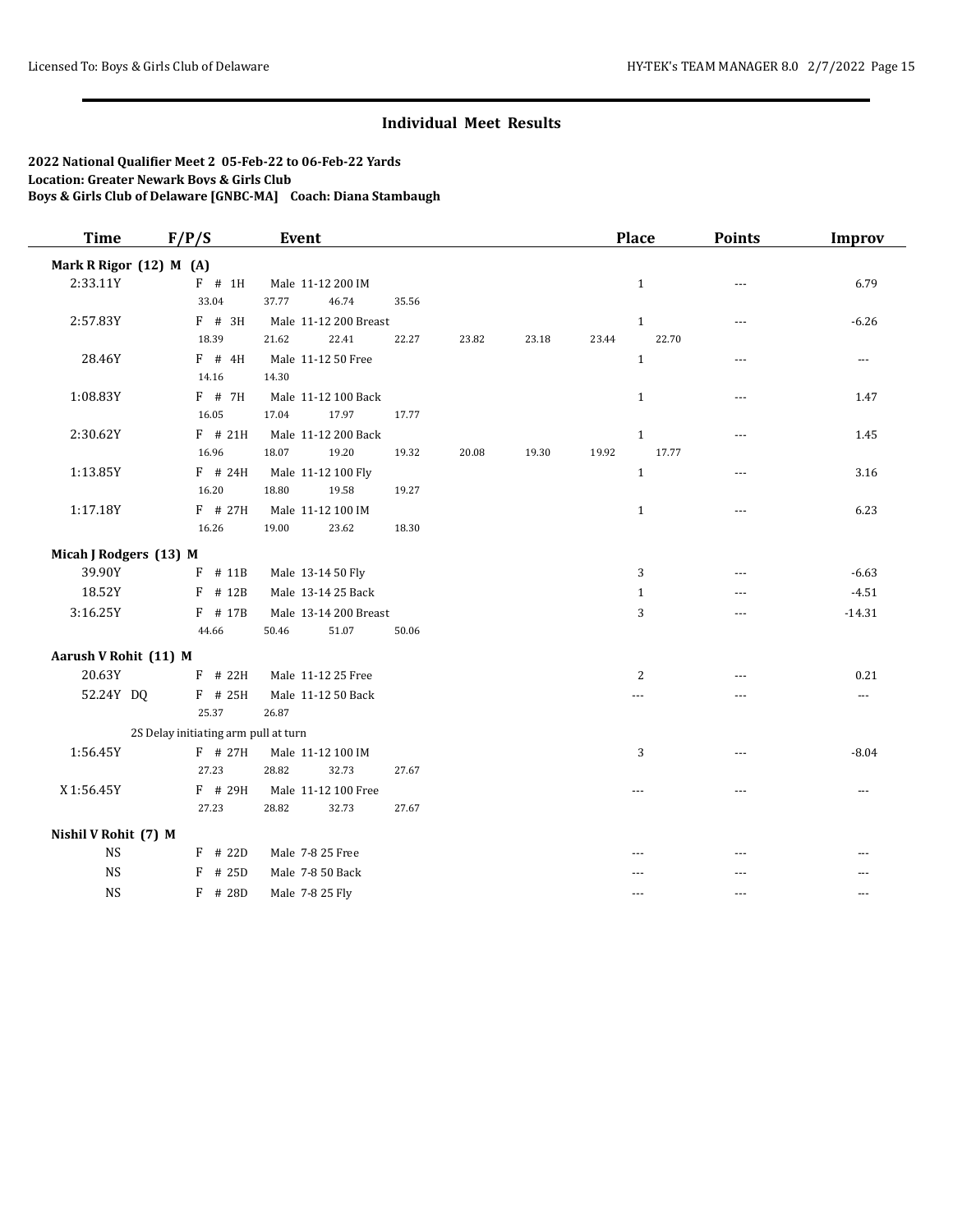| <b>Time</b>              | F/P/S                           | <b>Event</b>            |       |       |       |       | <b>Place</b>    | <b>Points</b>  | <b>Improv</b>  |
|--------------------------|---------------------------------|-------------------------|-------|-------|-------|-------|-----------------|----------------|----------------|
| Cohen K Sigle (13) M (J) |                                 |                         |       |       |       |       |                 |                |                |
| 2:37.60Y                 | F # 10B                         | Male 13-14 200 IM       |       |       |       |       | $\mathbf{1}$    | ---            | $-6.88$        |
|                          | 33.31                           | 39.44<br>47.90          | 36.95 |       |       |       |                 |                |                |
| 39.96Y                   | $F$ # 13B                       | Male 13-14 50 Breast    |       |       |       |       | 3               | $-$            | $-0.94$        |
| 31.83Y                   | $F$ # 14B                       | Male 13-14 50 Free      |       |       |       |       | 5               | ---            | $-2.95$        |
| 6:46.94Y                 | $F$ # 18B                       | Male 13-14 500 Free     |       |       |       |       | $\overline{c}$  | $-$ --         | $\overline{a}$ |
|                          | 35.32                           | 39.52<br>40.83          | 42.25 | 41.43 | 41.19 | 42.59 | 42.99           |                |                |
|                          | 42.48                           | 38.34                   |       |       |       |       |                 |                |                |
| 5:35.25Y                 | $F$ # 31B                       | Male 13-14 400 IM       |       |       |       |       | $\mathbf{1}$    | $---$          | $-58.12$       |
|                          | 34.68                           | 41.48<br>42.67          | 43.27 | 47.40 | 46.53 | 40.82 | 38.40           |                |                |
| 18.48Y                   | $F$ # 34B                       | Male 13-14 25 Breast    |       |       |       |       | $\mathbf{1}$    | $-$            | 0.69           |
| 13.87Y                   | $F$ # 35B                       | Male 13-14 25 Free      |       |       |       |       | $\mathbf{1}$    | $-$ --         | 0.25           |
| 1:13.52Y                 | $F$ # 37B                       | Male 13-14 100 IM       |       |       |       |       | $\overline{2}$  |                | $-1.47$        |
|                          | 16.58                           | 18.87<br>20.63          | 17.44 |       |       |       |                 |                |                |
| 1:23.90Y                 | $F$ # 40B                       | Male 13-14 100 Breast   |       |       |       |       | $\mathbf{1}$    | $\overline{a}$ | $-2.46$        |
|                          | $\overline{a}$                  | 40.93<br>21.98          | 20.99 |       |       |       |                 |                |                |
| 1:07.69Y                 | $F$ # 41B                       | Male 13-14 100 Free     |       |       |       |       | $\overline{c}$  | $\overline{a}$ | 3.05           |
|                          | 15.76                           | 17.67<br>18.31          | 15.95 |       |       |       |                 |                |                |
|                          | Ben R Stambaugh (15) M (JO)     |                         |       |       |       |       |                 |                |                |
| 32.83Y                   | $F$ # 33D                       | Male 15 & Over 50 Back  |       |       |       |       | 3               | ---            | 0.22           |
|                          | 16.27                           | 16.56                   |       |       |       |       |                 |                |                |
| 2:10.45Y                 | $F$ # 36D                       | Male 15 & Over 200 Free |       |       |       |       | $\mathbf{1}$    | $\overline{a}$ | $-3.41$        |
|                          | 14.39                           | 15.10<br>16.24          | 16.50 | 16.62 | 16.97 | 17.66 | 16.97           |                |                |
| 2:30.16Y                 | F # 39D                         | Male 15 & Over 200 Back |       |       |       |       | $\overline{2}$  | ---            | 1.44           |
|                          | 17.39                           | 18.13<br>19.08          | 18.90 | 19.42 | 18.86 | 19.58 | 18.80           |                |                |
| 1:00.90Y                 | $F$ # 41D                       | Male 15 & Over 100 Free |       |       |       |       | $\overline{4}$  | $-$            | $-1.52$        |
|                          | 14.18                           | 15.17<br>16.19          | 15.36 |       |       |       |                 |                |                |
|                          | Cameron A Stambaugh (14) M (JO) |                         |       |       |       |       |                 |                |                |
| 2:49.45Y                 | F # 10B                         | Male 13-14 200 IM       |       |       |       |       | 3               | ---            | $-22.28$       |
|                          | 41.71                           | 42.16<br>51.03          | 34.55 |       |       |       |                 |                |                |
| 33.03Y                   | $F$ # 14B                       | Male 13-14 50 Free      |       |       |       |       | $7\overline{ }$ | ---            | 1.59           |
| 6:35.76Y                 | $F$ # 18B                       | Male 13-14 500 Free     |       |       |       |       | $\mathbf{1}$    | $ -$           | $-8.26$        |
|                          | 34.39                           | 40.25<br>39.13          | 40.83 | 40.70 | 39.83 | 41.10 | 41.16           |                |                |
|                          | 40.55                           | 37.82                   |       |       |       |       |                 |                |                |
| 38.46Y                   | F # 33B                         | Male 13-14 50 Back      |       |       |       |       | 2               | ---            | 2.94           |
|                          | 18.93                           | 19.53                   |       |       |       |       |                 |                |                |
| 2:27.73Y                 | $F$ # 36B                       | Male 13-14 200 Free     |       |       |       |       | $\mathbf{1}$    | ---            | $-3.51$        |
|                          | 16.25                           | 17.31<br>18.84          | 18.23 | 19.94 | 19.35 | 19.95 | 17.86           |                |                |
| 2:50.12Y                 | $F$ # 39B                       | Male 13-14 200 Back     |       |       |       |       | $\mathbf{1}$    | ---            | $-7.76$        |
|                          | 19.35                           | 20.93<br>22.45          | 21.60 | 22.07 | 21.42 | 22.34 | 19.96           |                |                |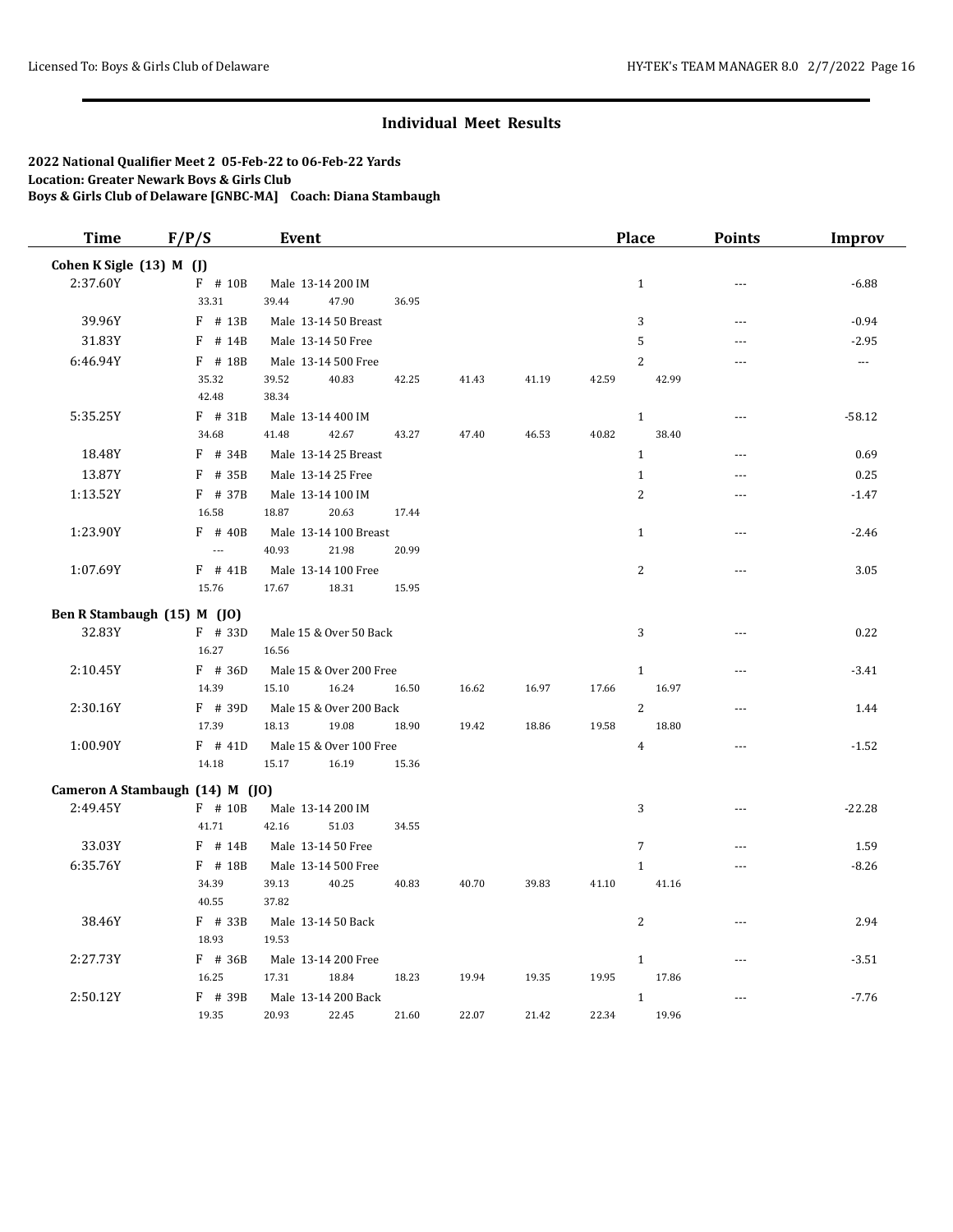| <b>Time</b>                 | F/P/S                       | <b>Event</b>                                                        |       |       |       |       | <b>Place</b>   | <b>Points</b> | <b>Improv</b> |
|-----------------------------|-----------------------------|---------------------------------------------------------------------|-------|-------|-------|-------|----------------|---------------|---------------|
|                             | Luke E Stambaugh (11) M (J) |                                                                     |       |       |       |       |                |               |               |
| 36.65Y                      | $F$ # 4H                    | Male 11-12 50 Free                                                  |       |       |       |       | 6              | ---           | 1.77          |
|                             | 17.17                       | 19.48                                                               |       |       |       |       |                |               |               |
| 51.24Y                      | $F$ # 6H                    | Male 11-12 50 Breast                                                |       |       |       |       | 3              | ---           | $-0.68$       |
|                             | 24.38                       | 26.86                                                               |       |       |       |       |                |               |               |
| 1:26.33Y                    | F # 7H                      | Male 11-12 100 Back                                                 |       |       |       |       | 3              | $- - -$       | $-1.81$       |
|                             | 20.33                       | 22.31<br>22.37                                                      | 21.32 |       |       |       |                |               |               |
| 7:47.63Y                    | F # 9H                      | Male 11-12 500 Free                                                 |       |       |       |       | $\overline{c}$ | ---           | $-12.40$      |
|                             | 14.67                       | 23.95<br>22.55                                                      | 22.51 | 19.20 | 28.15 | 15.28 | 30.77          |               |               |
|                             | 16.66                       | 30.44<br>49.97                                                      | 48.06 | 49.30 | 48.63 | 47.49 |                |               |               |
| 40.01Y                      | $F$ # 25H                   | Male 11-12 50 Back                                                  |       |       |       |       | 2              | $---$         | $-0.17$       |
|                             | 20.13                       | 19.88                                                               |       |       |       |       |                |               |               |
| 1:30.57Y                    | $F$ # 27H                   | Male 11-12 100 IM                                                   |       |       |       |       | 2              | ---           | $-2.24$       |
|                             | 22.25                       | 27.93<br>20.14                                                      | 20.25 |       |       |       |                |               |               |
| 1:19.45Y                    | $F$ # 29H                   | Male 11-12 100 Free                                                 |       |       |       |       | 3              |               | $-0.27$       |
|                             | 18.26                       | 20.40<br>21.33                                                      | 19.46 |       |       |       |                |               |               |
| Gracie E Strong (15) F (JO) |                             |                                                                     |       |       |       |       |                |               |               |
| 14.54Y                      | $F$ # 35C                   | Female 15 & Over 25 Free                                            |       |       |       |       | 4              | ---           | $-4.68$       |
| 1:19.96Y                    | $F$ # 38C                   | Female 15 & Over 100 Fly                                            |       |       |       |       | 2              | ---           | $-6.41$       |
|                             | 16.59                       | 21.41<br>19.53                                                      | 22.43 |       |       |       |                |               |               |
| 1:10.75Y                    | $F$ # 41C                   | Female 15 & Over 100 Free                                           |       |       |       |       | $\overline{4}$ | $- - -$       | 2.17          |
|                             | 16.33                       | 17.70<br>18.57                                                      | 18.15 |       |       |       |                |               |               |
| 23:51.97Y                   | $F$ # 42C                   | Female 15 & Over 1650 Free                                          |       |       |       |       | $\overline{c}$ | $- - -$       | $---$         |
|                             | 38.66                       | 42.57<br>43.65                                                      | 44.13 | 43.40 | 43.62 | 43.52 | 44.01          |               |               |
|                             | 43.34                       | 43.77<br>43.73                                                      | 43.82 | 44.02 | 43.36 | 43.55 | 43.61          |               |               |
|                             | 43.31                       | 43.51<br>43.58                                                      | 43.60 | 43.71 | 44.12 | 43.50 | 43.57          |               |               |
|                             | 43.81                       | 43.70<br>43.85                                                      | 44.14 | 43.09 | 43.57 | 43.34 | 42.96          |               |               |
|                             | 41.85                       |                                                                     |       |       |       |       |                |               |               |
| Shlok Subramaniam (10) M    |                             |                                                                     |       |       |       |       |                |               |               |
| 32.52Y DQ                   | F # 20F                     | Male 9-10 25 Breast                                                 |       |       |       |       | $- - -$        | $---$         | $---$         |
|                             |                             | 3Q Incomplete stroke cycle other than one pull followed by one kick |       |       |       |       |                |               |               |
| 24.43Y                      | $F$ # 22 $F$                | Male 9-10 25 Free                                                   |       |       |       |       | 3              | $---$         | ---           |
| 32.54Y                      | F # 28F                     | Male 9-10 25 Fly                                                    |       |       |       |       | $\mathbf{1}$   | ---           | $- - -$       |
|                             |                             |                                                                     |       |       |       |       |                |               |               |
| Jordan C Thayer (14) F (JO) |                             |                                                                     |       |       |       |       |                |               |               |
| 2:31.81Y                    | $F$ # 10A                   | Female 13-14 200 IM                                                 |       |       |       |       | 1              |               | 1.24          |
|                             | 33.88                       | 37.76<br>45.38                                                      | 34.79 |       |       |       |                |               |               |
| 39.20Y                      | F # 13A                     | Female 13-14 50 Breast                                              |       |       |       |       | 3              | $---$         | 0.33          |
| 29.24Y                      | $F$ # 14A                   | Female 13-14 50 Free                                                |       |       |       |       | 3              | ---           | 0.05          |
| 2:56.00Y                    | $F$ # 17A                   | Female 13-14 200 Breast                                             |       |       |       |       | 2              | $---$         | $-0.16$       |
|                             | 40.67                       | 44.90<br>45.52                                                      | 44.91 |       |       |       |                |               |               |
| 2:17.29Y                    | $F$ # 36A                   | Female 13-14 200 Free                                               |       |       |       |       | 2              |               | $-1.54$       |
|                             | 14.99                       | 16.04<br>16.44                                                      | 17.55 | 17.82 | 18.63 | 17.90 | 17.92          |               |               |
| 1:14.54Y                    | F # 38A                     | Female 13-14 100 Fly                                                |       |       |       |       | $\mathbf{1}$   |               | 0.73          |
|                             | 16.11                       | 19.00<br>19.47                                                      | 19.96 |       |       |       |                |               |               |
| 1:23.71Y                    | F # 40A                     | Female 13-14 100 Breast                                             |       |       |       |       | 2              | $---$         | 1.47          |
|                             | 19.03                       | 22.15<br>20.95                                                      | 21.58 |       |       |       |                |               |               |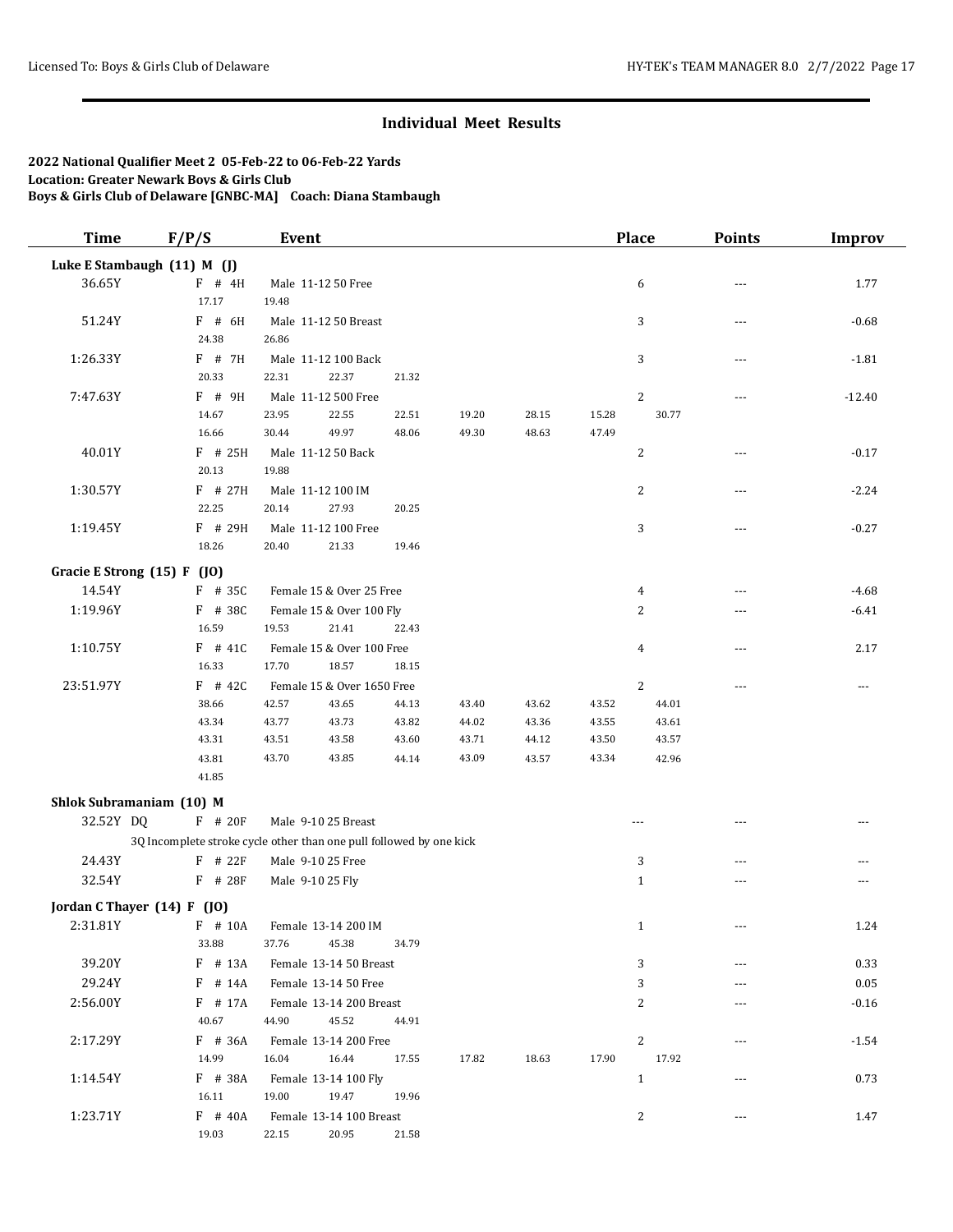| <b>Time</b>                 | F/P/S     | Event                       |       |       |                |         | <b>Place</b>     | <b>Points</b>  | <b>Improv</b>            |
|-----------------------------|-----------|-----------------------------|-------|-------|----------------|---------|------------------|----------------|--------------------------|
| Mia M Thayer (13) F (JO)    |           |                             |       |       |                |         |                  |                |                          |
| 2:45.16Y                    | F # 10A   | Female 13-14 200 IM         |       |       |                |         | $\overline{c}$   | $\overline{a}$ | 10.47                    |
|                             | 1:20.46   | 2:07.12<br>$\overline{a}$   | 38.04 |       |                |         |                  |                |                          |
| 30.67Y                      | $F$ # 14A | Female 13-14 50 Free        |       |       |                |         | 5                | $\overline{a}$ | 2.12                     |
| <b>NS</b>                   | F # 18A   | Female 13-14 500 Free       |       |       |                |         | $---$            | ---            | $\overline{\phantom{a}}$ |
| 33.83Y                      | $F$ # 33A | Female 13-14 50 Back        |       |       |                |         | 3                |                | $-3.68$                  |
|                             | 17.03     | 16.80                       |       |       |                |         |                  |                |                          |
| 2:27.15Y                    | $F$ # 36A | Female 13-14 200 Free       |       |       |                |         | 3                | $\sim$ $\sim$  | 6.51                     |
|                             | 16.32     | 17.10<br>18.33              | 19.11 | 19.55 | 19.00          | 19.45   | 18.29            |                |                          |
| 1:23.19Y                    | $F$ # 38A | Female 13-14 100 Fly        |       |       |                |         | $\overline{4}$   | $\overline{a}$ | 4.49                     |
|                             | 17.53     | 21.69<br>21.59              | 22.38 |       |                |         |                  |                |                          |
| 1:09.94Y                    | $F$ # 41A | Female 13-14 100 Free       |       |       |                |         | $\overline{4}$   | $\sim$         | 5.59                     |
|                             | 16.07     | 17.54<br>18.36              | 17.97 |       |                |         |                  |                |                          |
| Jordan E Tierney (18) F (0) |           |                             |       |       |                |         |                  |                |                          |
| 27.31Y                      | $F$ # 11C | Female 15 & Over 50 Fly     |       |       |                |         | $\mathbf{1}$     | $- - -$        | $-0.71$                  |
| 25.20Y                      | $F$ # 14C | Female 15 & Over 50 Free    |       |       |                |         | $\mathbf{1}$     | ---            | 0.99                     |
| 5:48.46Y                    | $F$ # 18C | Female 15 & Over 500 Free   |       |       |                |         | $\mathbf{1}$     | $\sim$         | 26.30                    |
|                             | 30.65     | 33.79<br>34.58              | 35.19 | 35.28 | 35.86          | 36.28   | 36.74            |                |                          |
|                             | 35.54     | 34.55                       |       |       |                |         |                  |                |                          |
| 11.86Y                      | $F$ # 35C | Female 15 & Over 25 Free    |       |       |                |         | $\mathbf{1}$     | ---            | 0.10                     |
| 1:08.14Y                    | F # 40C   | Female 15 & Over 100 Breast |       |       |                |         | $\mathbf{1}$     | $\sim$ $\sim$  | 4.31                     |
|                             | 15.42     | 17.98<br>17.03              | 17.71 |       |                |         |                  |                |                          |
| Quinn R Totten (12) F (J)   |           |                             |       |       |                |         |                  |                |                          |
| 3:14.34Y                    | $F$ # 1G  | Female 11-12 200 IM         |       |       |                |         | 3                | $- - -$        | 1.99                     |
|                             | 45.50     | 1:00.78<br>46.27            | 41.79 |       |                |         |                  |                |                          |
| 36.53Y                      | $F$ # 4G  | Female 11-12 50 Free        |       |       |                |         | 5                | $\sim$ $\sim$  | $-0.77$                  |
|                             | 17.69     | 18.84                       |       |       |                |         |                  |                |                          |
| 1:28.08Y                    | $F$ # 7G  | Female 11-12 100 Back       |       |       |                |         | $\overline{4}$   | $-$            | 3.11                     |
|                             | 21.60     | 22.10<br>22.49              | 21.89 |       |                |         |                  |                |                          |
| 7:41.05Y                    | $F$ # 9G  | Female 11-12 500 Free       |       |       |                |         | $\overline{4}$   | ---            | $-34.72$                 |
|                             | 19.36     | 20.87<br>22.43              | 23.15 | 23.00 | 23.44          | 23.57   | 23.94            |                |                          |
|                             | 15.83     | 1:19.88<br>48.09            | 46.48 | 46.56 | $\overline{a}$ | 7:41.05 |                  |                |                          |
| 3:05.06Y                    | $F$ # 21G | Female 11-12 200 Back       |       |       |                |         | $\boldsymbol{2}$ | ---            | $-4.74$                  |
|                             | 22.33     | 22.91<br>23.94              | 23.42 | 23.31 | 23.12          | 24.16   | 21.87            |                |                          |
| 1:38.81Y                    | $F$ # 24G | Female 11-12 100 Fly        |       |       |                |         | $\mathbf{1}$     | $- - -$        | 5.46                     |
|                             | 20.31     | 26.59<br>25.23              | 26.68 |       |                |         |                  |                |                          |
| 41.91Y                      | $F$ # 25G | Female 11-12 50 Back        |       |       |                |         | $\overline{4}$   | $\sim$ $\sim$  | 2.14                     |
|                             | 20.45     | 21.46                       |       |       |                |         |                  |                |                          |
| 1:32.44Y                    | $F$ # 27G | Female 11-12 100 IM         |       |       |                |         | $\mathbf{1}$     | $\sim$ $\sim$  | 0.83                     |
|                             | 20.09     | 23.64<br>28.22              | 20.49 |       |                |         |                  |                |                          |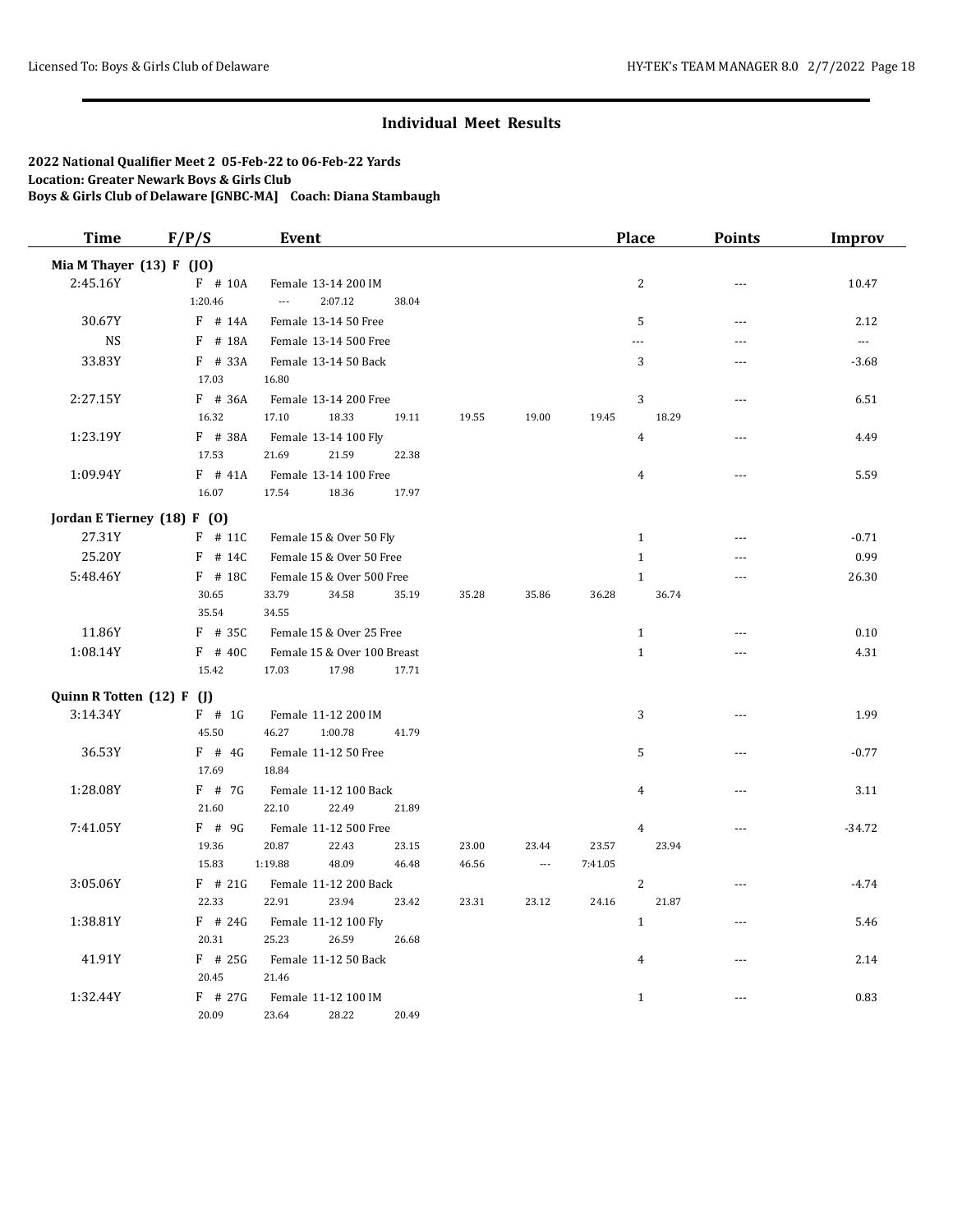| <b>Time</b>               | F/P/S                           | Event                       |       | <b>Place</b>   | <b>Points</b>  | <b>Improv</b>            |
|---------------------------|---------------------------------|-----------------------------|-------|----------------|----------------|--------------------------|
| Abby Tower $(10)$ F $(B)$ |                                 |                             |       |                |                |                          |
| 44.29Y                    | $F$ # 4E                        | Female 9-10 50 Free         |       | 5              | $-$            | $-5.96$                  |
|                           | 21.62                           | 22.67                       |       |                |                |                          |
| 1:09.66Y DQ               | F # 6E                          | Female 9-10 50 Breast       |       | $\cdots$       | $---$          | ---                      |
|                           | 32.82                           | 36.84                       |       |                |                |                          |
|                           | 3C Downward butterfly kick      |                             |       |                |                |                          |
| 57.71Y                    | F # 8E                          | Female 9-10 50 Fly          |       | $\overline{4}$ |                |                          |
|                           | 26.01                           | 31.70                       |       |                |                |                          |
| Will Tower (14) M (J)     |                                 |                             |       |                |                |                          |
| 2:40.00Y                  | F # 10B                         | Male 13-14 200 IM           |       | $\overline{2}$ | $- - -$        | $-2.99$                  |
|                           | 33.38                           | 50.29<br>39.44              | 36.89 |                |                |                          |
| 38.61Y                    | $F$ # 13B                       | Male 13-14 50 Breast        |       | $\overline{2}$ | $\sim$         | $-0.63$                  |
| 27.21Y                    | $F$ # 14B                       | Male 13-14 50 Free          |       | $\overline{2}$ | ---            | $-0.40$                  |
| 3:06.85Y                  | F # 17B                         | Male 13-14 200 Breast       |       | $\mathbf{1}$   | $\sim$         | $-19.63$                 |
|                           | 40.48                           | 49.32<br>47.03              | 50.02 |                |                |                          |
|                           | Cooper J Van Rensler (11) M (A) |                             |       |                |                |                          |
| 23.46Y                    | $F$ # 2H                        | Male 11-12 25 Back          |       | 2              | ---            | $-10.32$                 |
| 41.40Y                    | $F$ # 4H                        | Male 11-12 50 Free          |       | $\overline{7}$ | $\overline{a}$ | $-8.77$                  |
|                           | 21.26                           | 20.14                       |       |                |                |                          |
| 50.98Y                    | F # 6H                          | Male 11-12 50 Breast        |       | 2              | $\overline{a}$ | $-9.74$                  |
|                           | 24.29                           | 26.69                       |       |                |                |                          |
| Neil K Virani (11) M      |                                 |                             |       |                |                |                          |
| <b>NS</b>                 | $F$ # 2H                        | Male 11-12 25 Back          |       | $\overline{a}$ | $\sim$         | $\overline{a}$           |
| DQ.                       | $F$ # 4H                        | Male 11-12 50 Free          |       | $\overline{a}$ |                |                          |
|                           | 7P Declared false start         |                             |       |                |                |                          |
| <b>NS</b>                 | $F$ # 6H                        | Male 11-12 50 Breast        |       | $\overline{a}$ | $---$          | ---                      |
|                           |                                 |                             |       |                |                |                          |
| Eric Wan (11) M           |                                 |                             |       |                |                |                          |
| 32.44Y                    | $F$ # 4H<br>15.33               | Male 11-12 50 Free<br>17.11 |       | $\overline{4}$ | $\sim$ $\sim$  | 0.59                     |
| 41.59Y                    | $F$ # 6H                        | Male 11-12 50 Breast        |       | $\mathbf{1}$   | ---            | ---                      |
|                           | 19.39                           | 22.20                       |       |                |                |                          |
| 37.97Y                    | $F$ # 8H                        | Male 11-12 50 Fly           |       | $\overline{2}$ | $\overline{a}$ | $-0.01$                  |
|                           | 16.83                           | 21.14                       |       |                |                |                          |
|                           |                                 |                             |       |                |                |                          |
| Jason Wan (8) M           |                                 |                             |       |                |                |                          |
| 25.76Y                    | $F$ # 2D                        | Male 7-8 25 Back            |       | 2              | $-$            | $\overline{\phantom{a}}$ |
| 42.68Y                    | $F$ # 4D                        | Male 7-8 50 Free            |       | $\overline{2}$ | $---$          | $-7.30$                  |
|                           | 20.67                           | 22.01                       |       |                |                |                          |
| 55.24Y                    | $F$ # 6D<br>26.88               | Male 7-8 50 Breast<br>28.36 |       | $\mathbf{1}$   | $\sim$         | ---                      |
|                           |                                 |                             |       |                |                |                          |